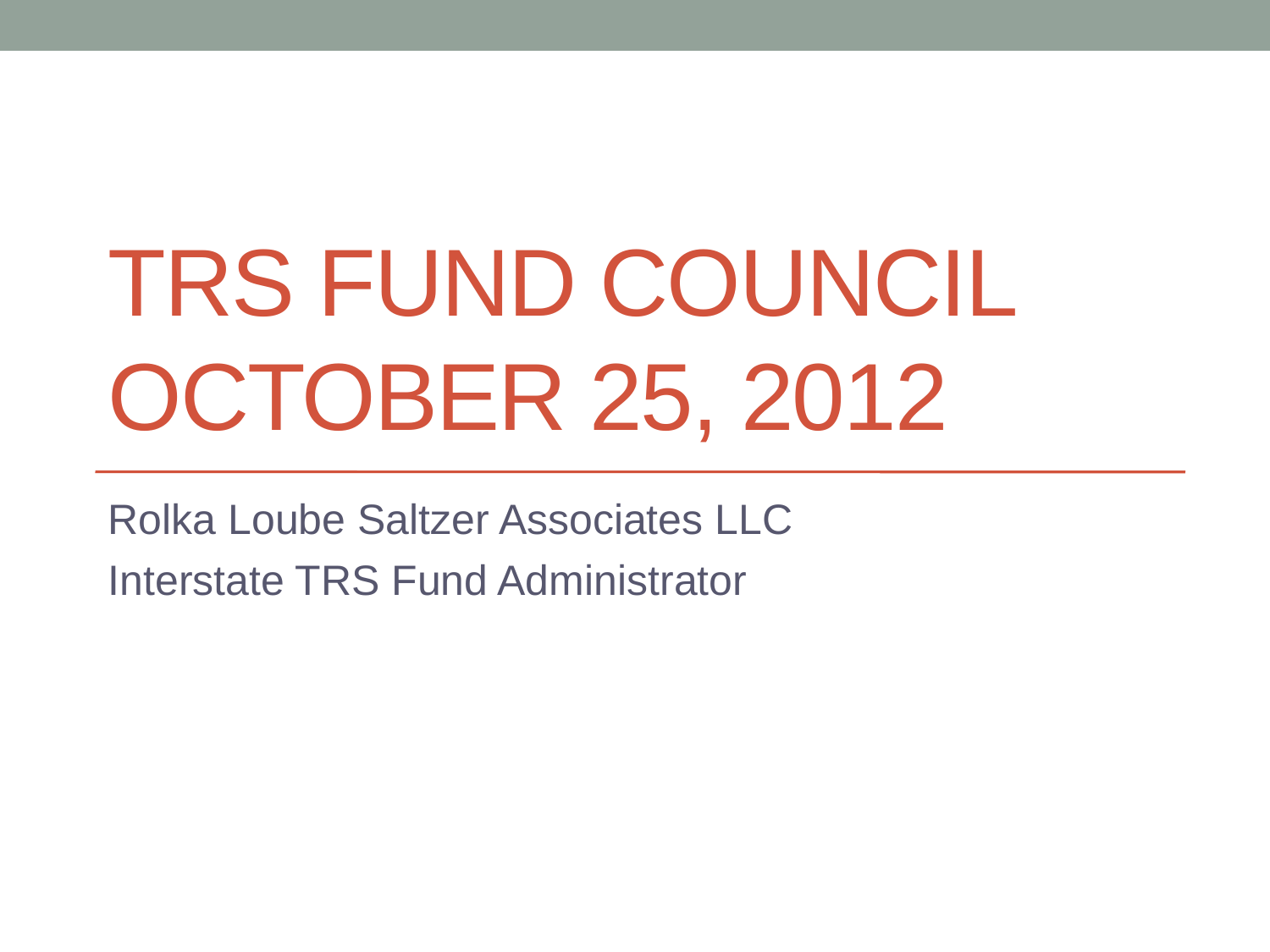### Outline:

- Interstate THS Fund Monthly Status Report
- Status of Service Provider Auditing
- VRS & IP Relay state by state reporting
- Availability of data prior to the annual meeting
- Status of Implementation of NDBEDP
- IP Relay price cap recommendation (6-30-2010 to 6-30-2013)
- VRS Supplemental Filing Public Notice
- Usage Trends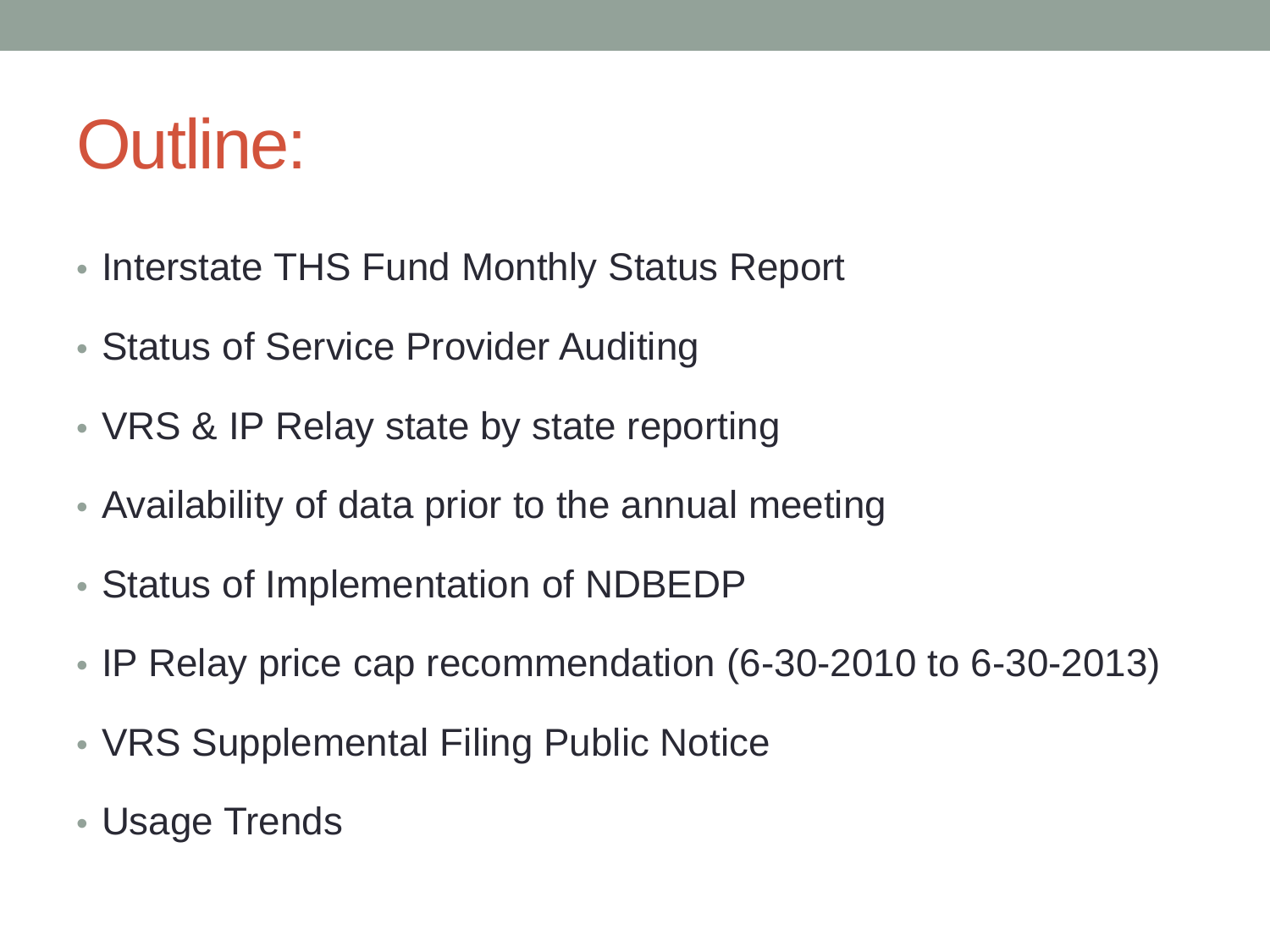#### Where is the report?

#### • **http://www.r-l-s-a.com/TRS/index.htm**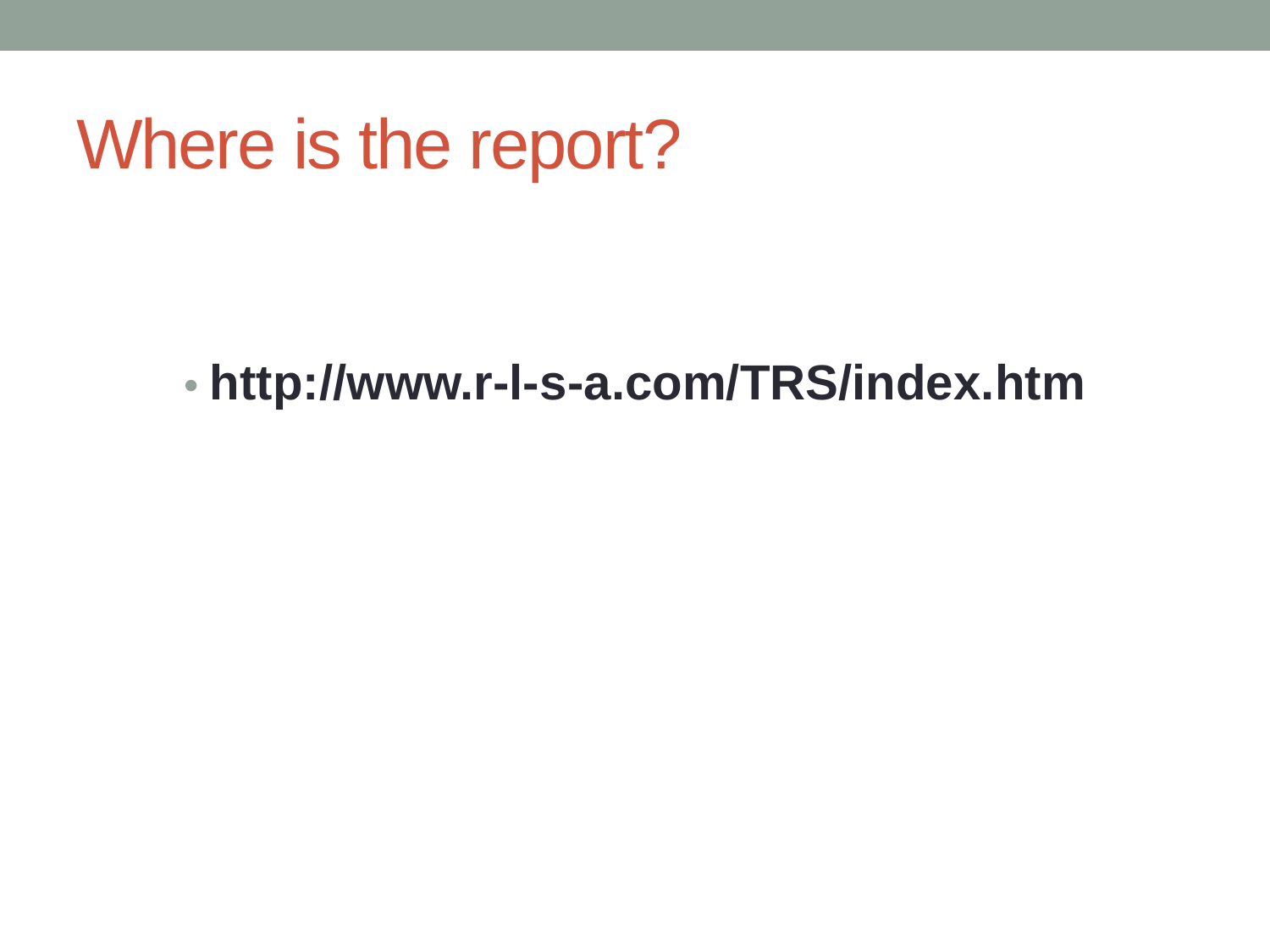• First Section – top of the page:

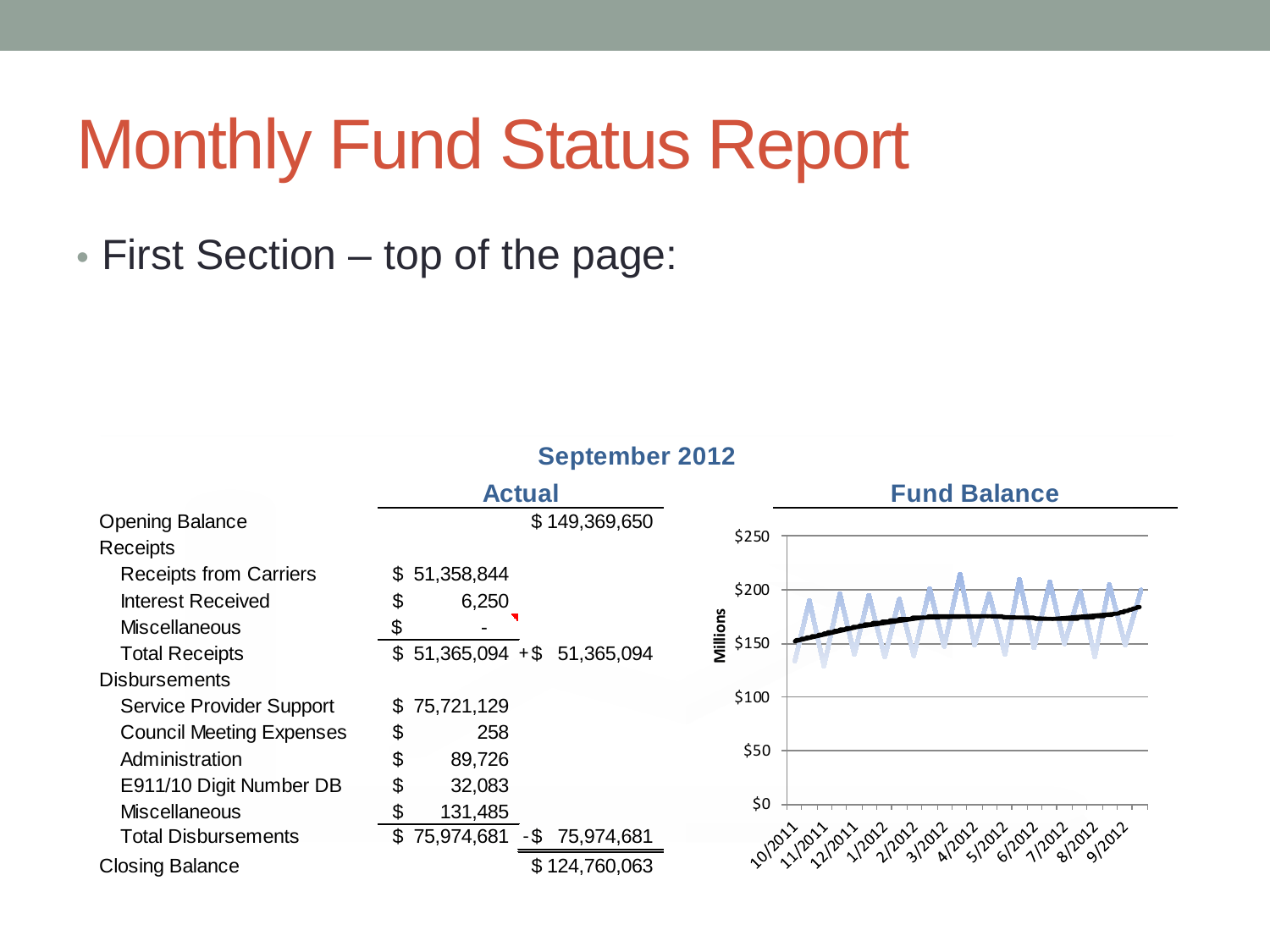• The Middle of the page – Sept. for July +/- why blanks?

| ------<br>________________          |                                     |                                     |                |                                      |                                                   |                                                    |                  |  |
|-------------------------------------|-------------------------------------|-------------------------------------|----------------|--------------------------------------|---------------------------------------------------|----------------------------------------------------|------------------|--|
|                                     |                                     | <b>Interstate CTS</b>               |                | <b>Interstate</b>                    |                                                   |                                                    |                  |  |
| Category                            | <b>Interstate TRS</b>               | <b>VCO</b>                          | IP             | <b>STS</b>                           | <b>IP CTS</b>                                     | <b>AII VRS</b>                                     | <b>Total</b>     |  |
| <b>Projected Minutes</b>            | 327,293                             | 868,998                             | 2,547,635      | 12,675                               | 5,565,491                                         | 9,245,845                                          |                  |  |
| <b>Rate Per Minute</b>              | 2.0304                              | 1.7730<br>\$                        | 1.2855<br>£.   | 3.1614<br>\$                         | 1.7730<br>\$                                      | <b>Multiple</b>                                    |                  |  |
| <b>Projected Support</b>            | 664,537                             | 1,540,733<br>\$                     | 3,274,985<br>S | 40,071<br>£.                         | 9,867,616                                         | 48,986,503<br>- \$                                 | 64,374,445<br>\$ |  |
| Total Support Paid*                 | 1,770,745<br>S                      | 4,117,530<br>\$                     |                | 82,145<br>Φ                          | \$20,102,212                                      | 47, 197, 227<br>S                                  |                  |  |
| Diff. Projected vs. Paid            | 1,106,208<br>S                      | 2,576,797                           |                | 42,074                               | 10,234,596<br>\$.                                 | (1,789,276)<br>\$.                                 | Confidential     |  |
| <b>% Difference</b>                 | 166.5%                              | 167.2%                              |                | 105.0%                               | 103.7%                                            | $-3.7%$                                            |                  |  |
| # of Providers Paid<br>During Month | 4 (AT&T, KRSI,<br>Hamilton, Sprint) | 4 (AT&T, KRSI,<br>Hamilton, Sprint) | Confidential   | 4 (AT&T, KRSI,<br>CSDVRS.<br>Sprint) | 4 (Hamilton,<br>Sorenson, Purple<br>Comm, Sprint) | 5 (Convo, Gracias,<br>CSDVRS.<br>Sorenson, Purple) |                  |  |

#### **Projected vs Paid During September 2012**

\* May include support for minutes of services during past periods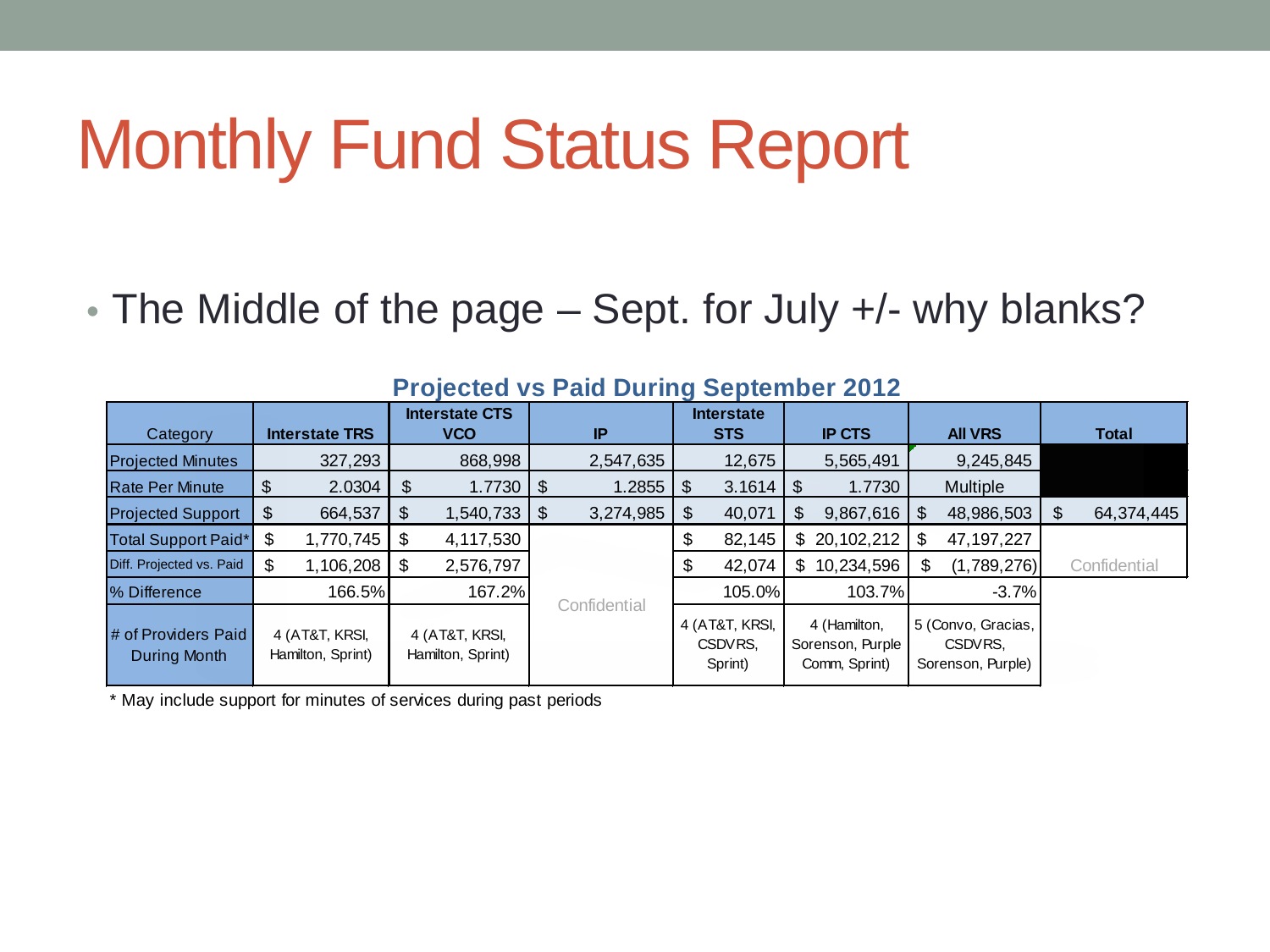• Also in the middle of the page – reverse engineering & YTD comparison by service

| Category            | <b>Interstate TRS</b> | <b>Interstate CTS</b><br>VCO | IP           | <b>Interstate</b><br><b>STS</b> | <b>IP CTS</b>                            | <b>VRS</b> | Total        |
|---------------------|-----------------------|------------------------------|--------------|---------------------------------|------------------------------------------|------------|--------------|
| <b>Jul 2012-Sep</b> |                       |                              |              |                                 |                                          |            |              |
| 12012               | $2.465.709$   \$      | 5,271,900                    | Confidential |                                 | 126,859   \$ 31,641,852   \$ 142,441,538 |            | Confidential |
| Jul 2011-Sep        |                       |                              |              |                                 |                                          |            |              |
| 2011                |                       | 4,061,876                    | 12,059,996   |                                 | 105,786   \$ 11,523,723   \$ 136,696,221 |            | 167,023,837  |

**Cumulative Rate-Year to Date Reimbursements to Providers**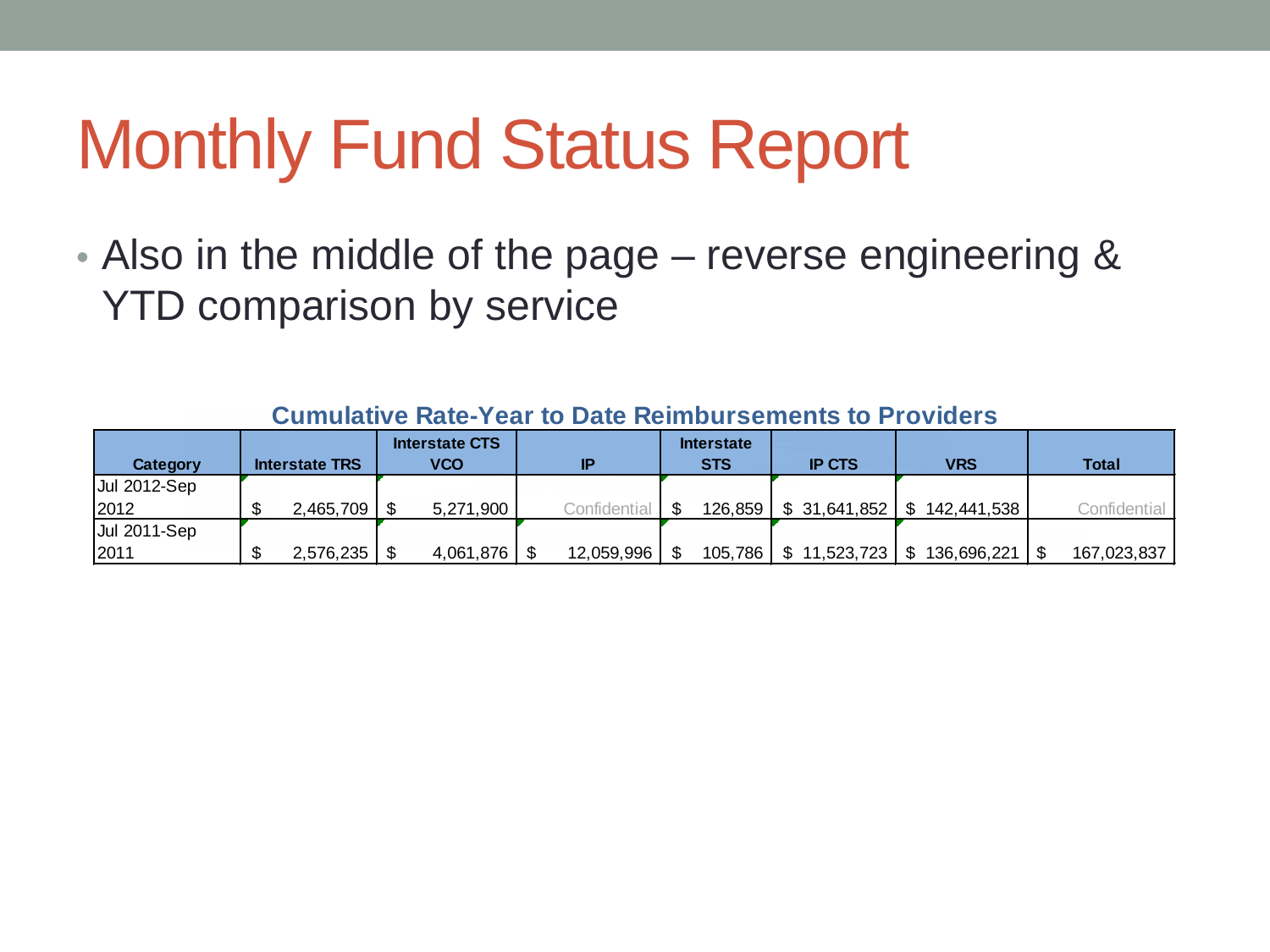• At the bottom of the page – Reported minutes



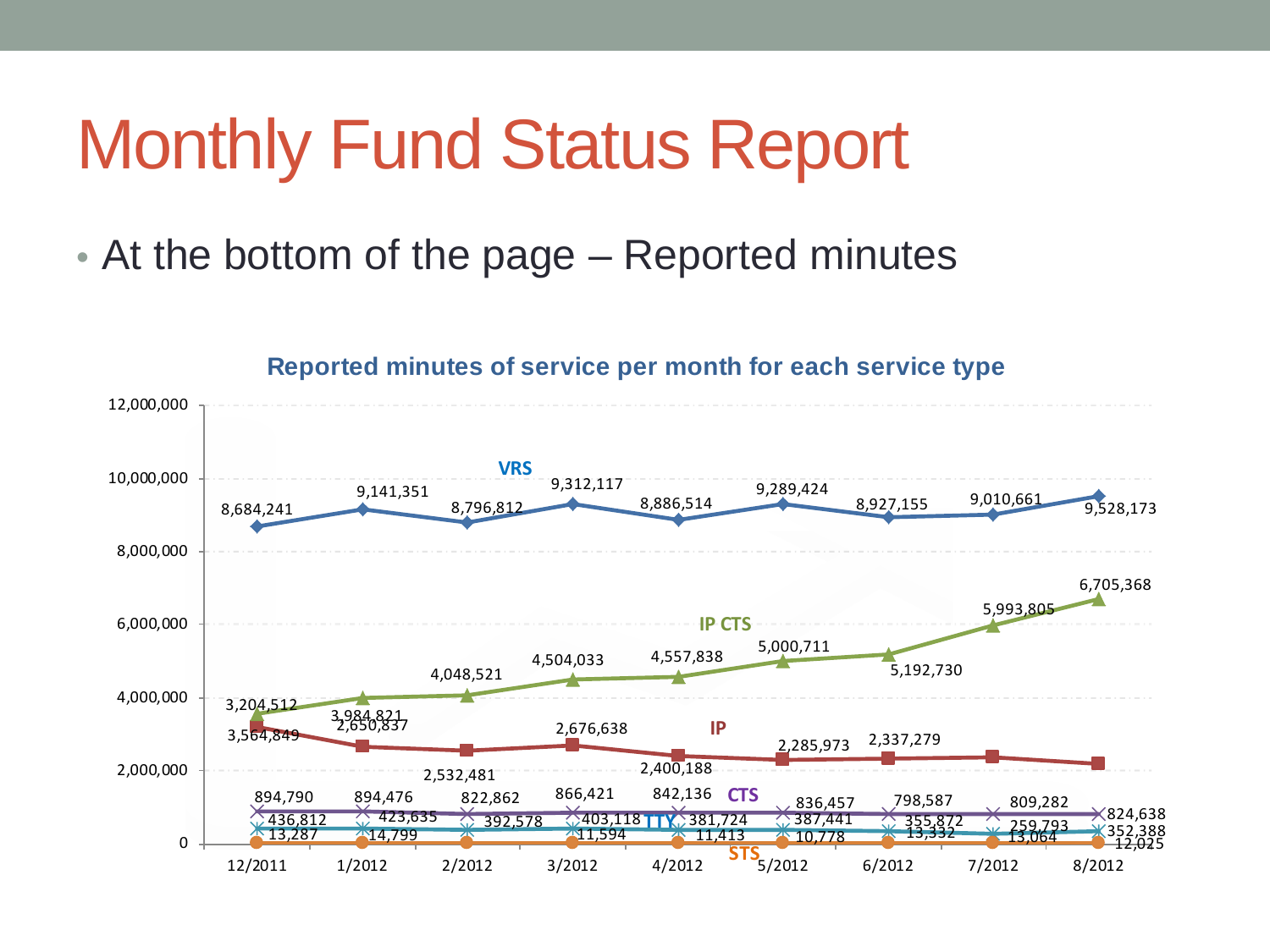### Service Provider Auditing

- I Sorenson
- II Purple
- III Sprint
- $\cdot$  IV AT&T + CSDVRS
- V Hamilton + KRSI + Snap + Healinc
- VI Convo + Gracias + CAAG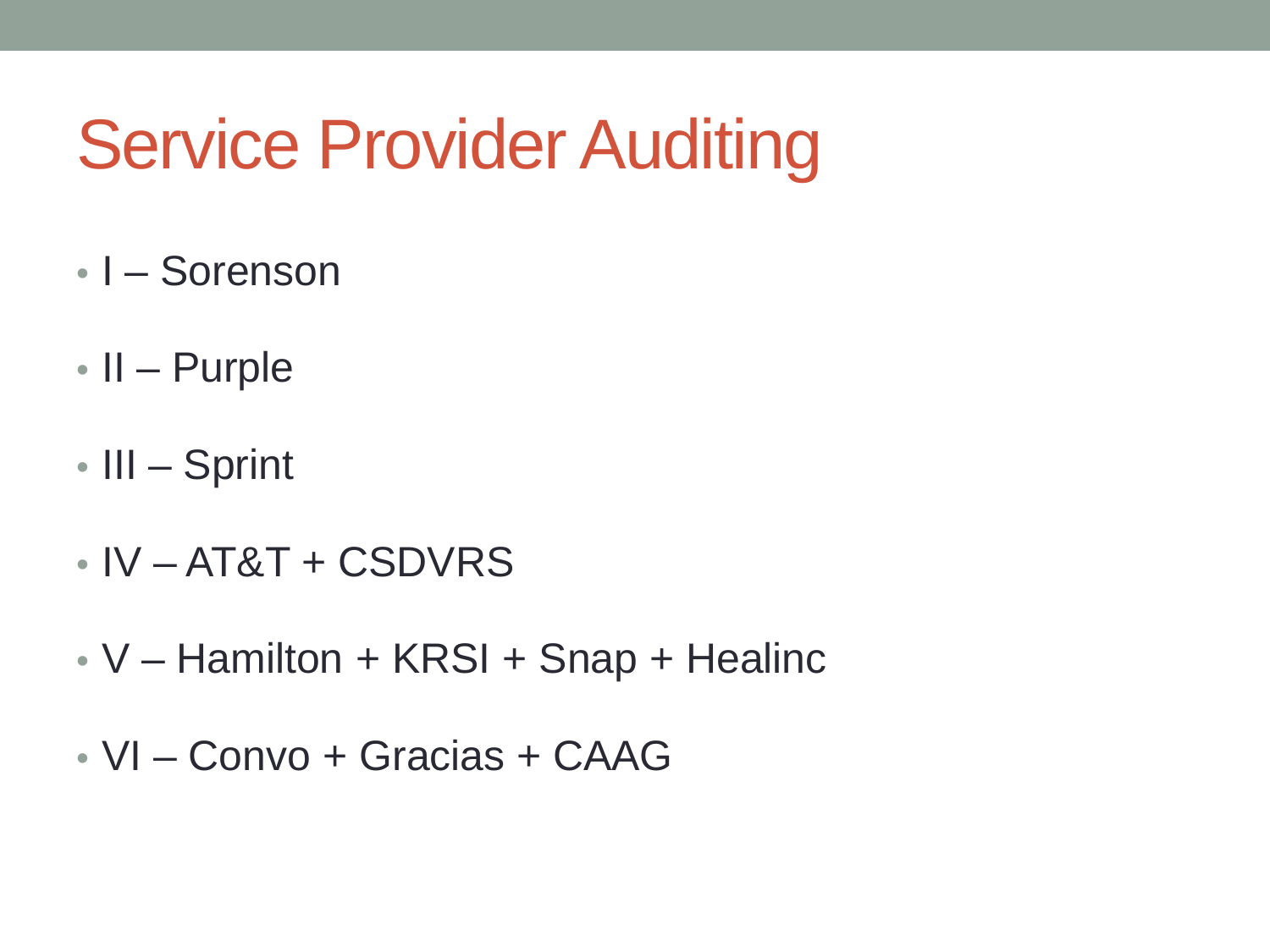#### Provider Audits

- $\cdot$  Scope = July 2011 June 2012
- Procedures and compliance
- Auditors selected by competitive bid
- Five Bidders Three Selected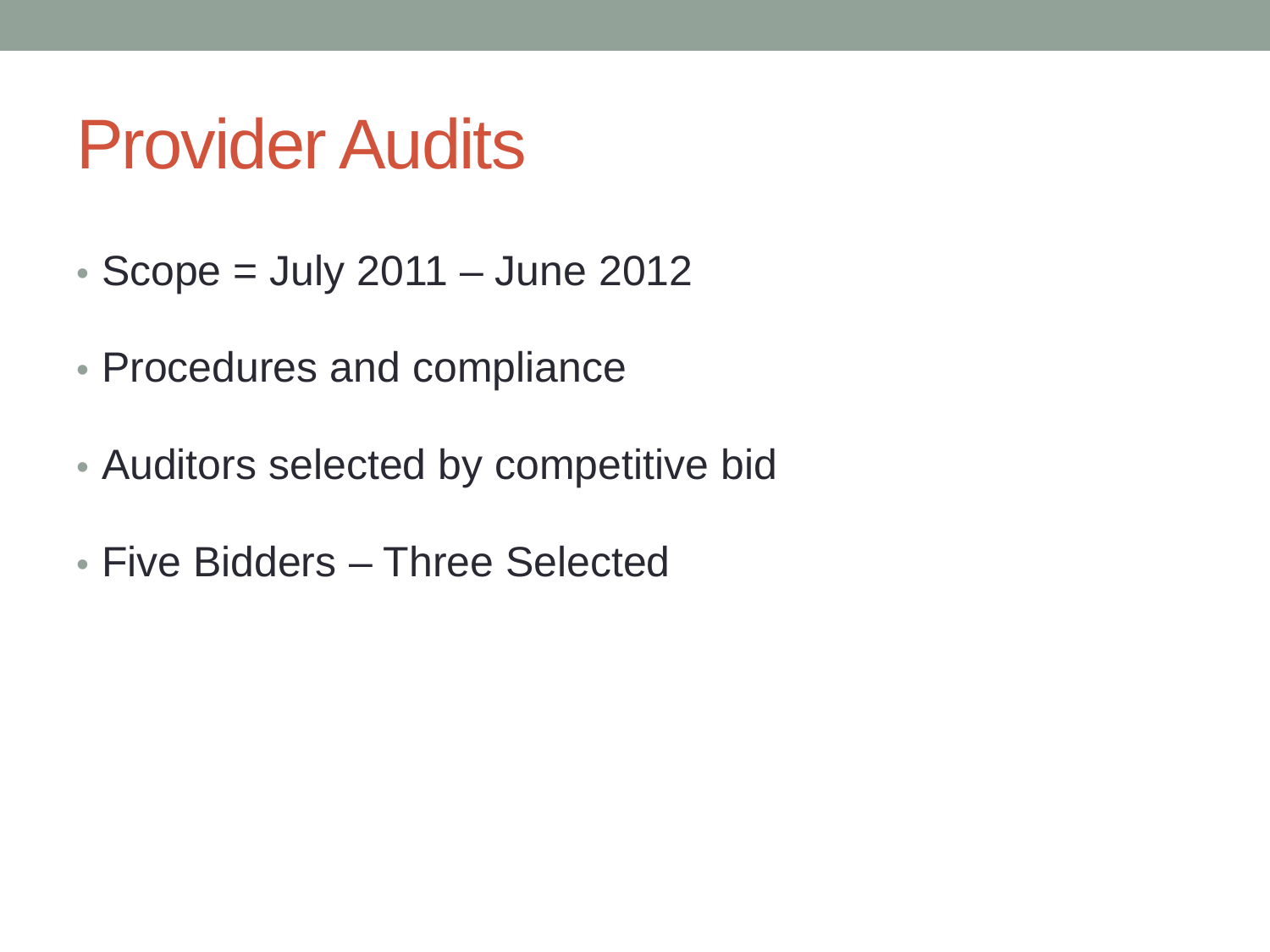#### Provider Audits

- Williams & Adley selected for Sorenson & Purple (I & II)
- McKonly & Adley selected for Sprint, AT&T, CSDVRS (III & IV)
- Clifton Larsen Allen selected for Hamilton, KRSI, Snap, Healinc, Convo, Gracias, & CAAG (V & VI)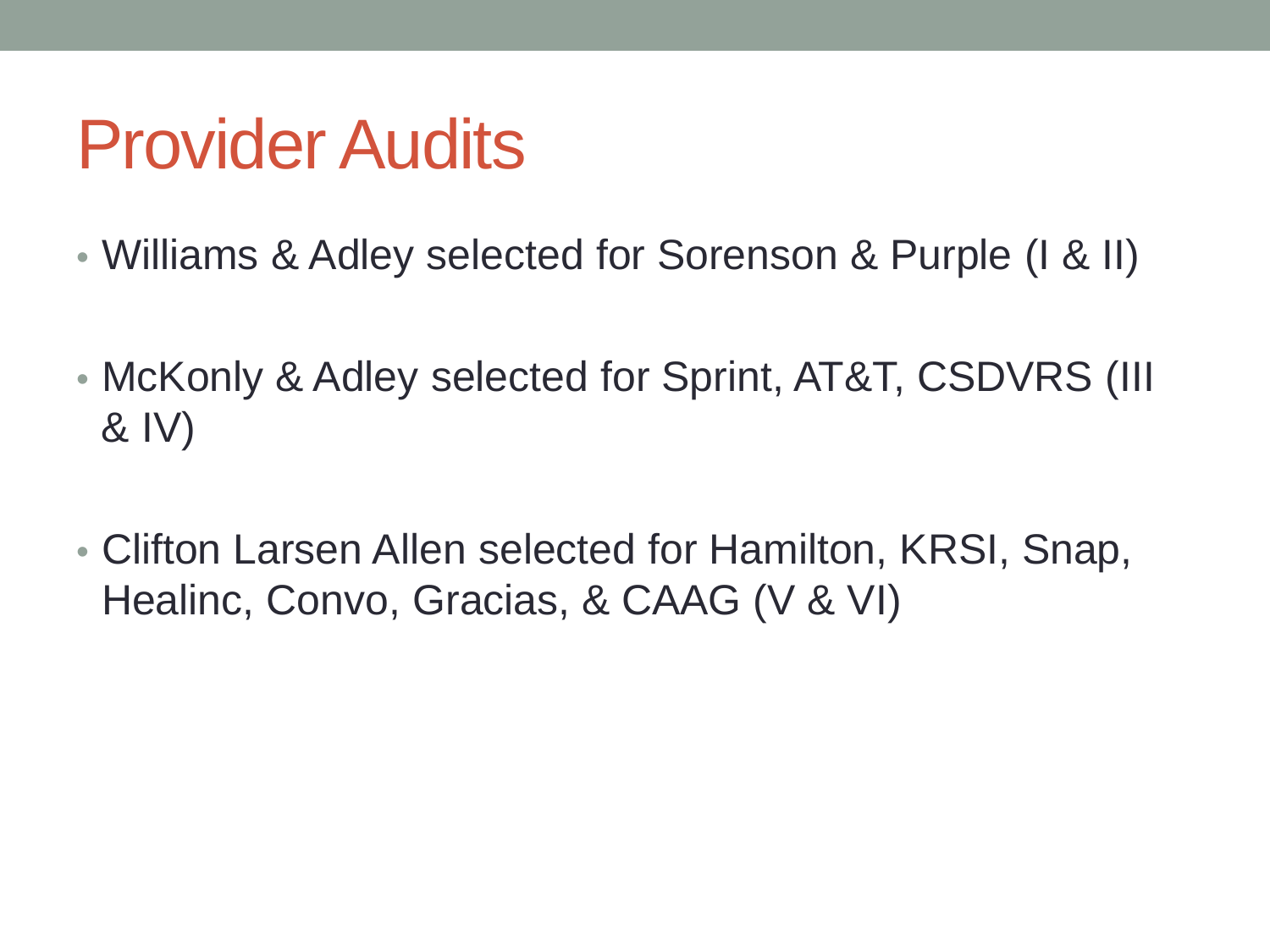#### Provider Audits

- First experience with auditing provider procedures
- Selected several firms for purposes of comparative learning
- Draft results were due by the end of September
- Providers currently preparing their responses
- Expect the audits to be finalized within the next few weeks
- RLSA plans to provide an overview of the findings to accompany the final reports to be shared with the FCC.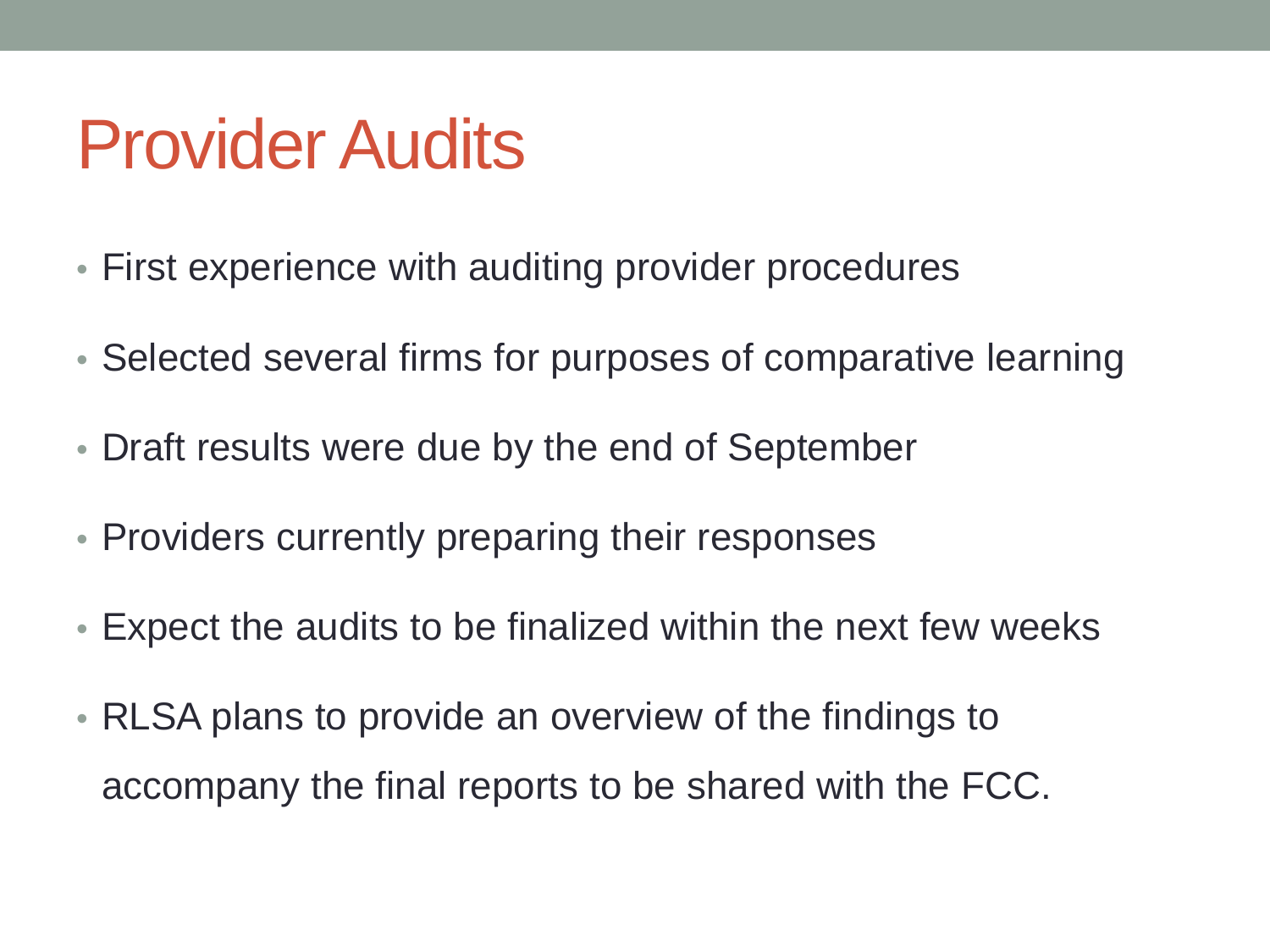#### VRS & IP Relay state by state Reporting

Unfortunately, I have to report to you that we are not able to generate these reports in a reliable fashion from the data that we currently require from the service providers, and we are reluctant to expand the list of reports that we require from service providers without a better understanding of the relevance of these reports to the program.

We ask that the Council discuss the relevance of these reports to reimbursement requests or to revenue requirements so that the issue can be pursed with the providers and the FCC.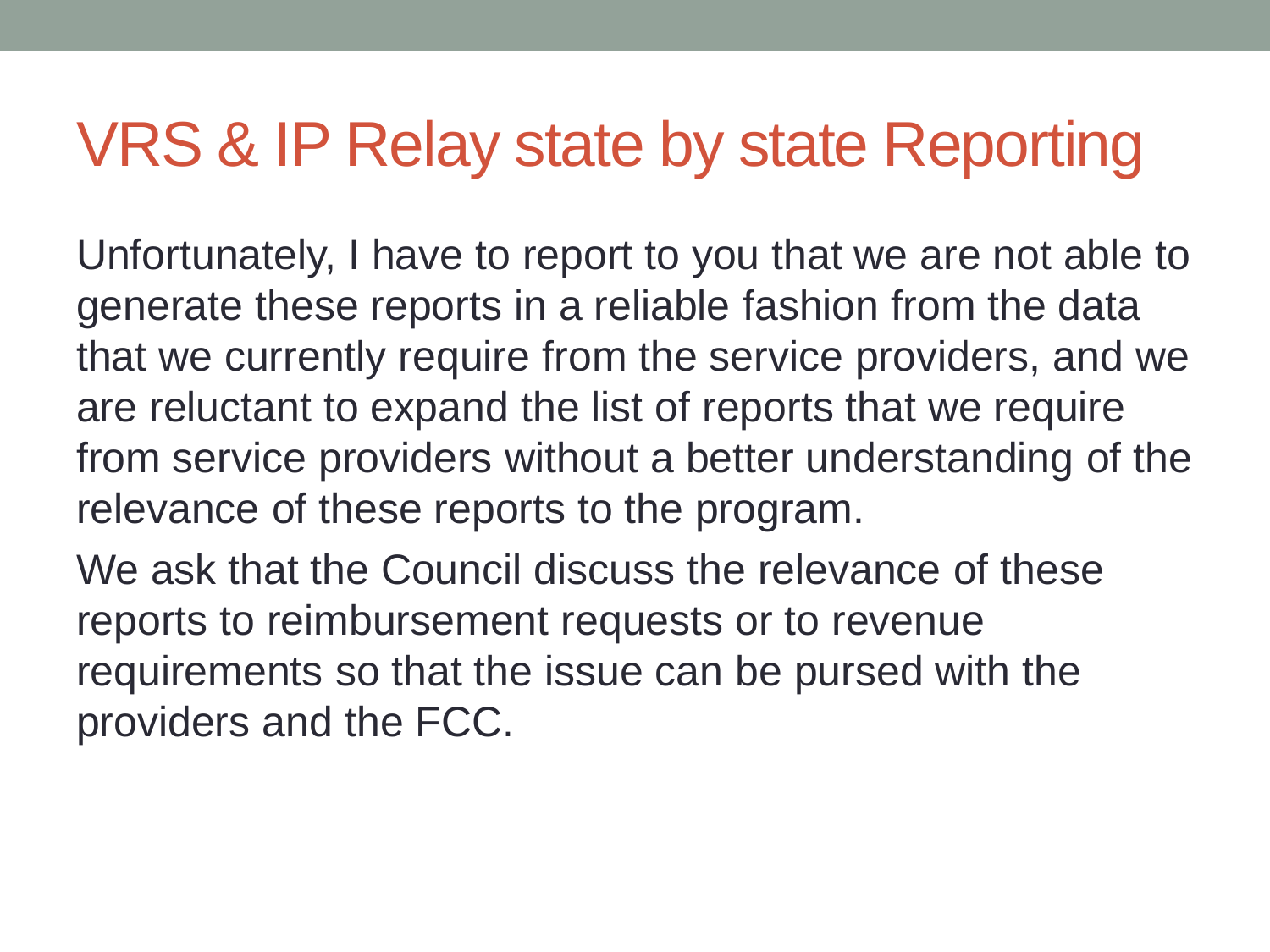#### VRS & IP Relay state by state Reporting

• If we make a blanket request of all the providers for the ongoing submission of information, the responses have to be either 'reasonably requested for purposes of computing payments or revenue requirements' or considered to be voluntary, since they are not supported by a rule.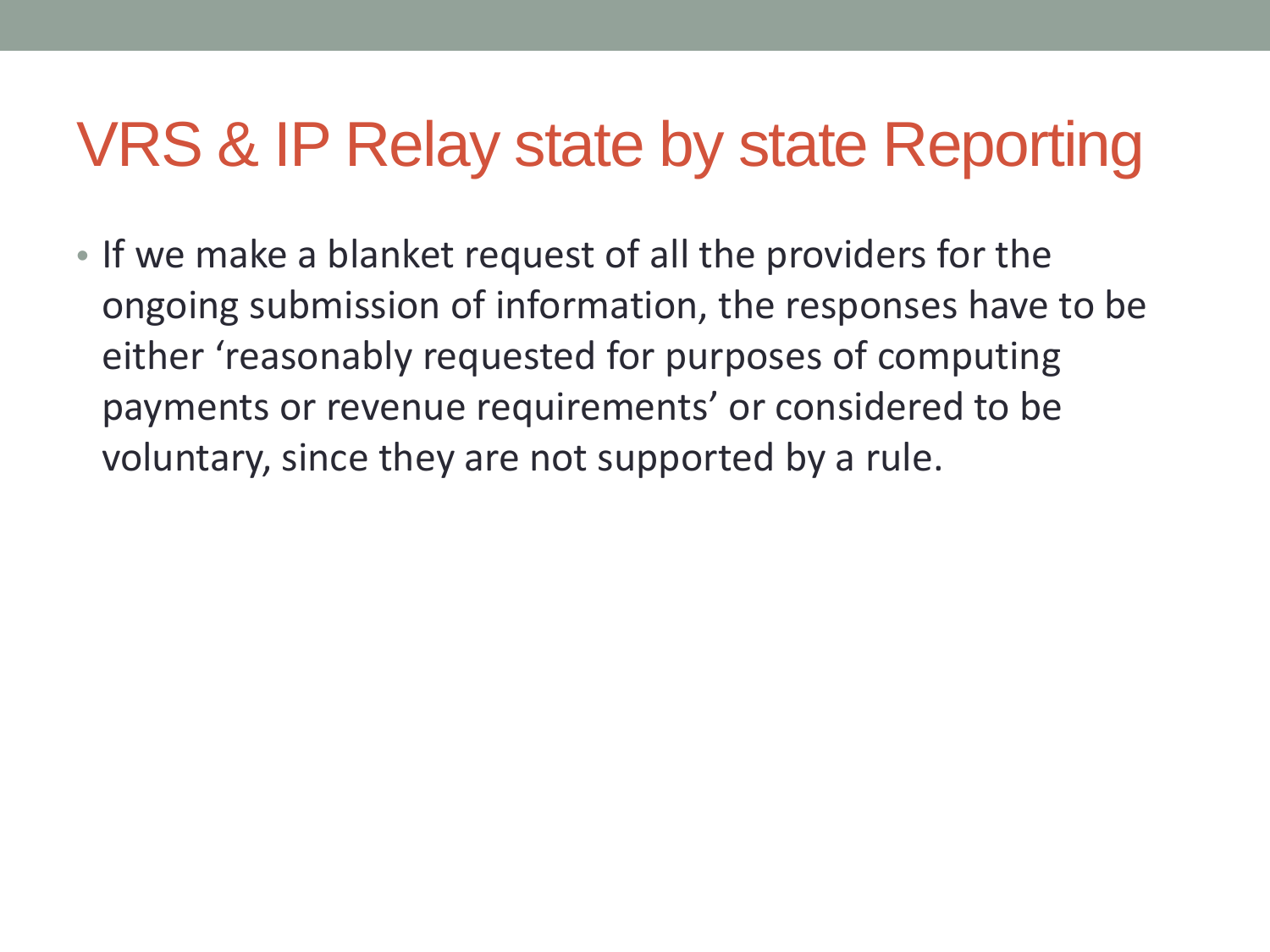#### Supporting data requirements

- In a continuing effort to ensure that we are able to understand the call data that is being collected for the provision of VRS, IP and IP CTS services, we have been considering a few changes to the data supporting the filings.
- Recently we circulated some of our data collection ideas to the service providers and welcomed their comments on these potential changes, each of which might have a bearing on reimbursements, we also welcome comments or observations from members of the Council: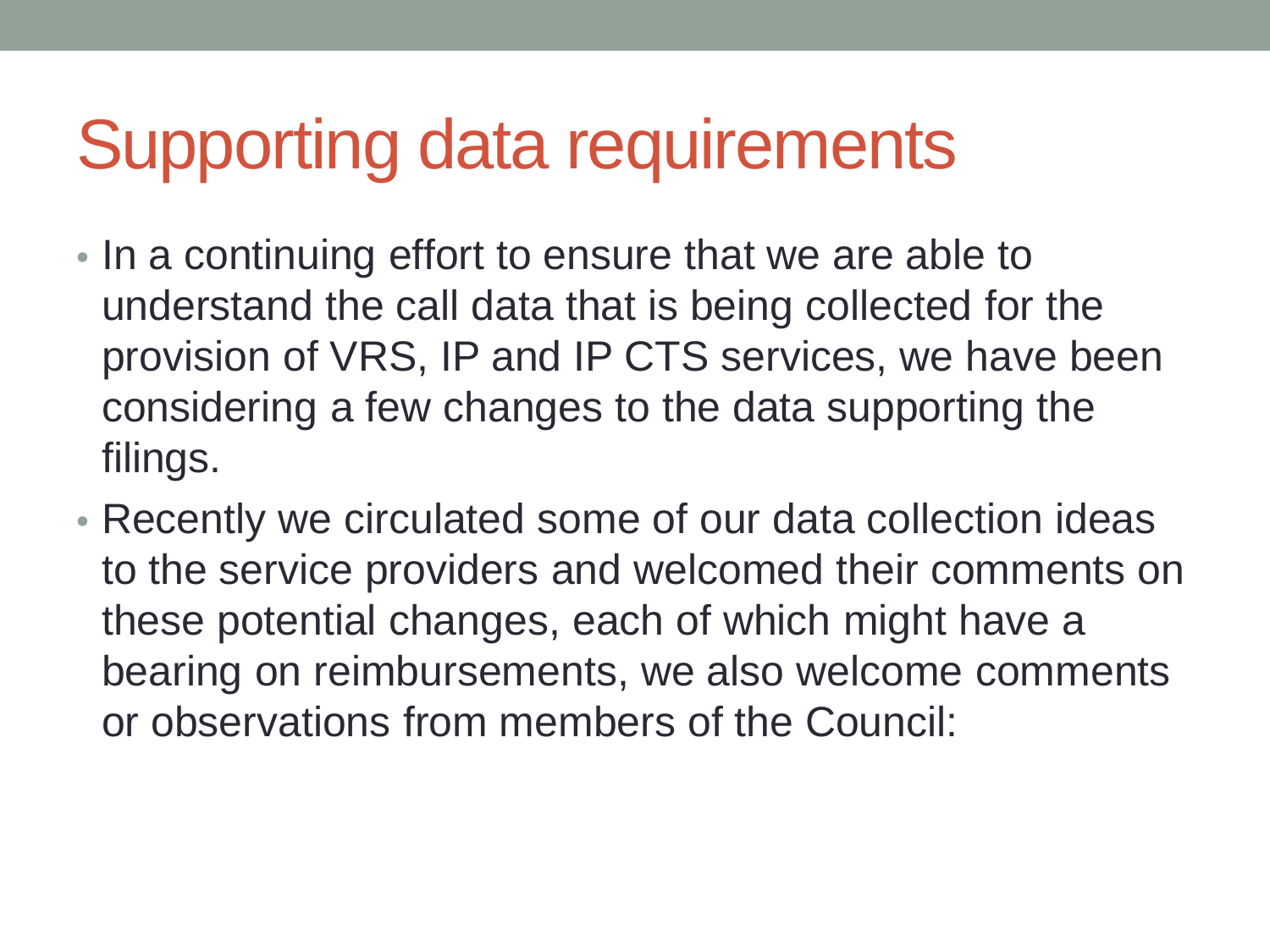.

- We are considering receiving **ALL** call records, including non-compensable calls, along with an additional Boolean field to indicate whether reimbursement is being requested
- We are considering the addition of a field to indicate that a call is a test or internal call that should not be counted for speed of answer purposes.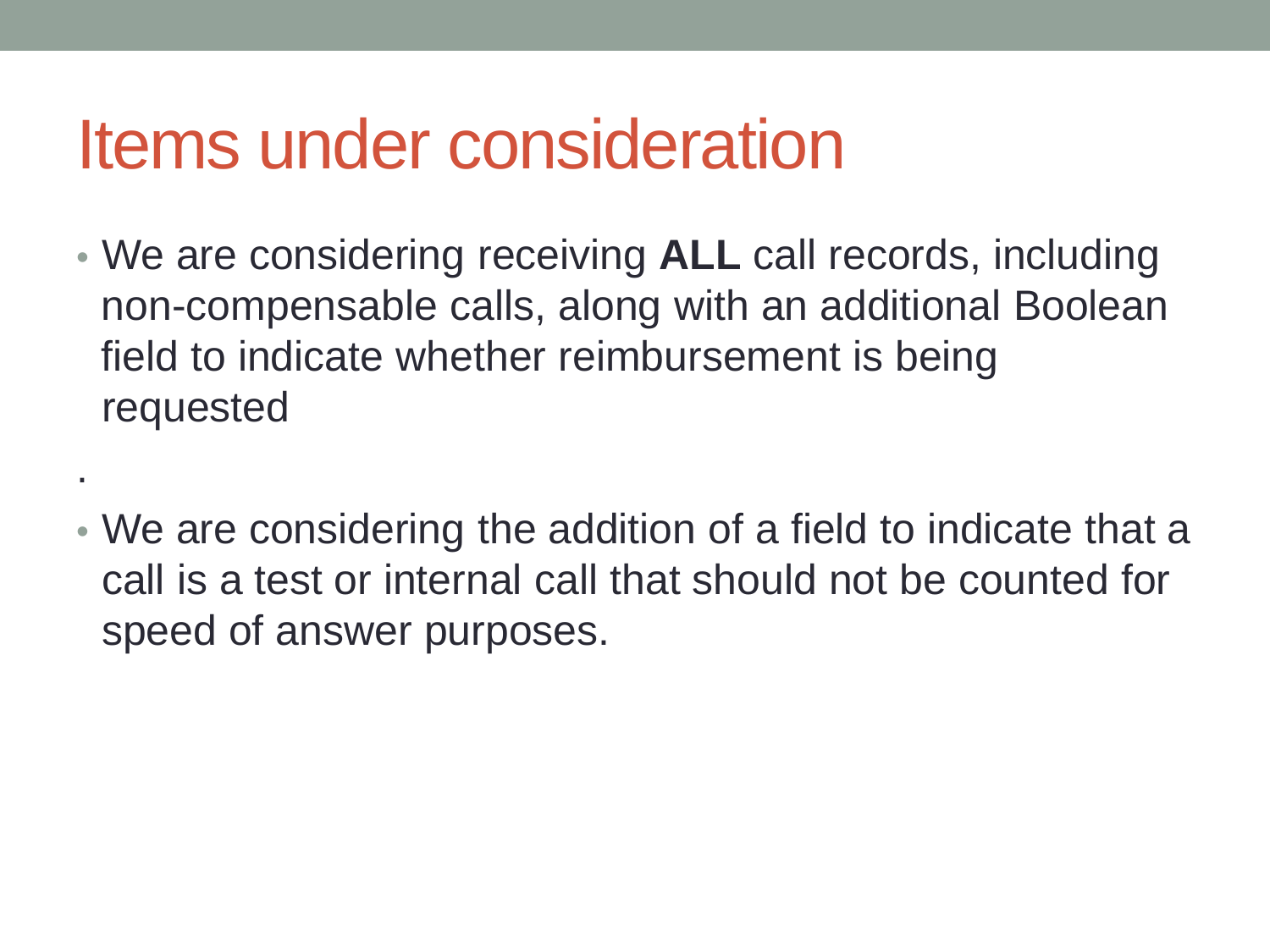- We are considering the addition of a date/time field to report when a call is handed from the PSN (or Internet), to the provider's system. This is the time when the call is delivered to the TRS facility's network. *(Abandoned calls are currently reported without any indication of what date/time the call came in.)*
- We are considering the addition of a date/time field to report when the incoming call terminates.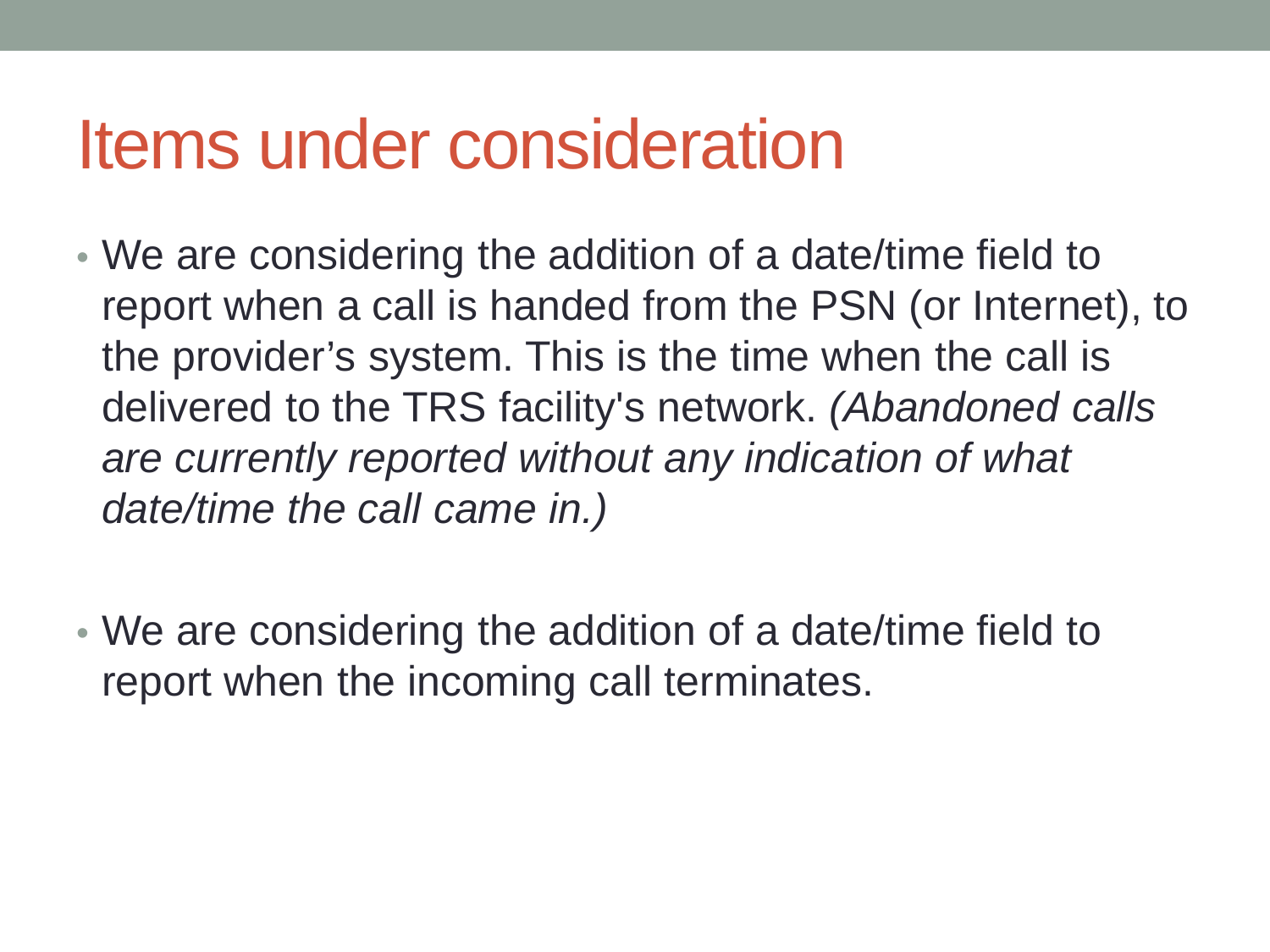•

- We are considering the addition of a conversation counter/ID. This is a unique ID **per outbound call within a session** for conversations where a CA change occurred and thus a new CDR will be reporting the change of the CA, this field would contain the same unique value for all of the records created for one outbound call.
- Collection of all VRS, IP Relay and IPCTS CDR data with a field to indicate whether the record is being requested for compensation and another field for whether the record is a test or internal call.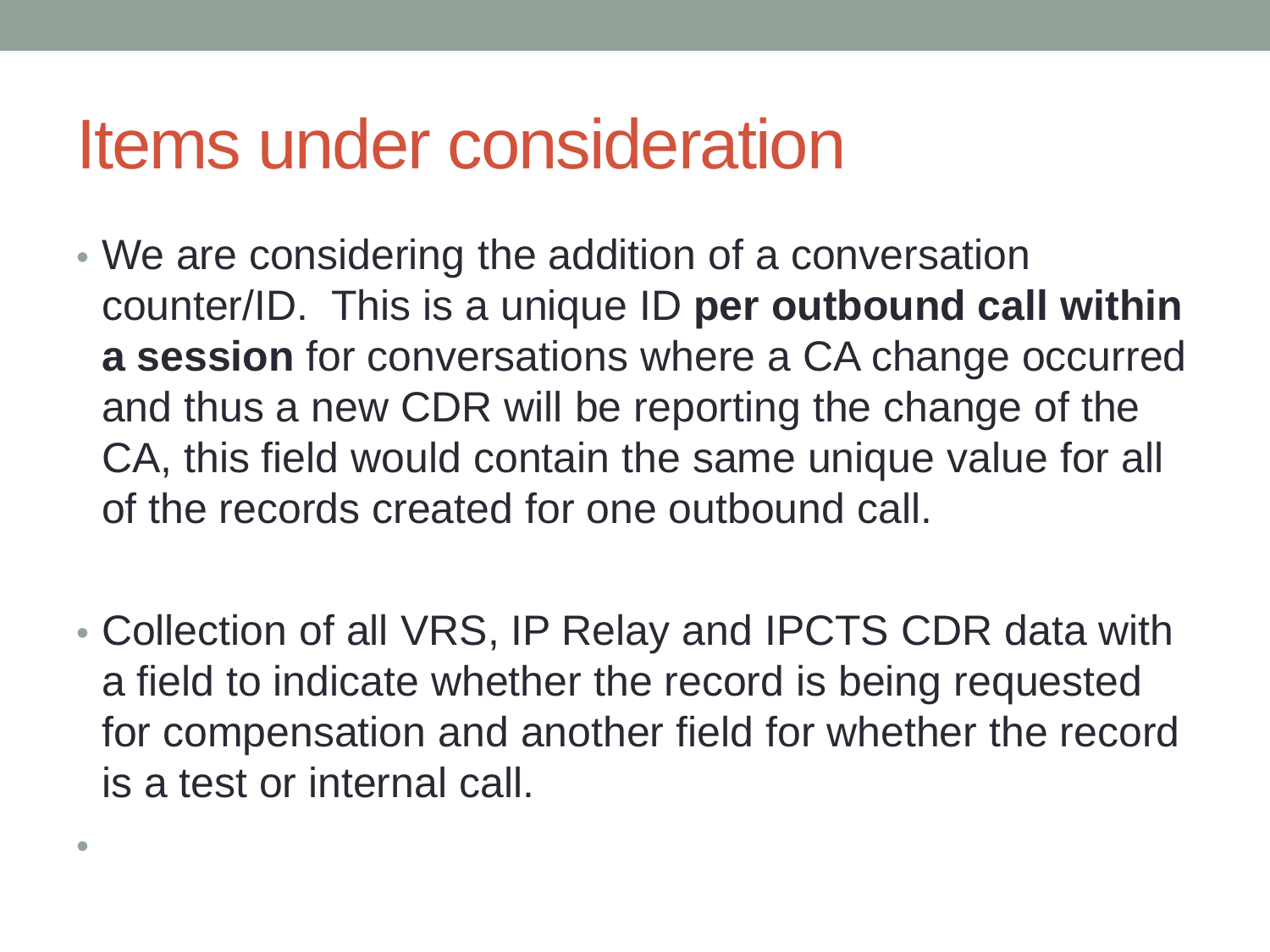- We asked how the above changes would affect:
- the size of the CDR file(s) to be submitted
- what problems, if any, they might have adjusting your reporting process to accommodate such changes, and
- how soon the changes could be implemented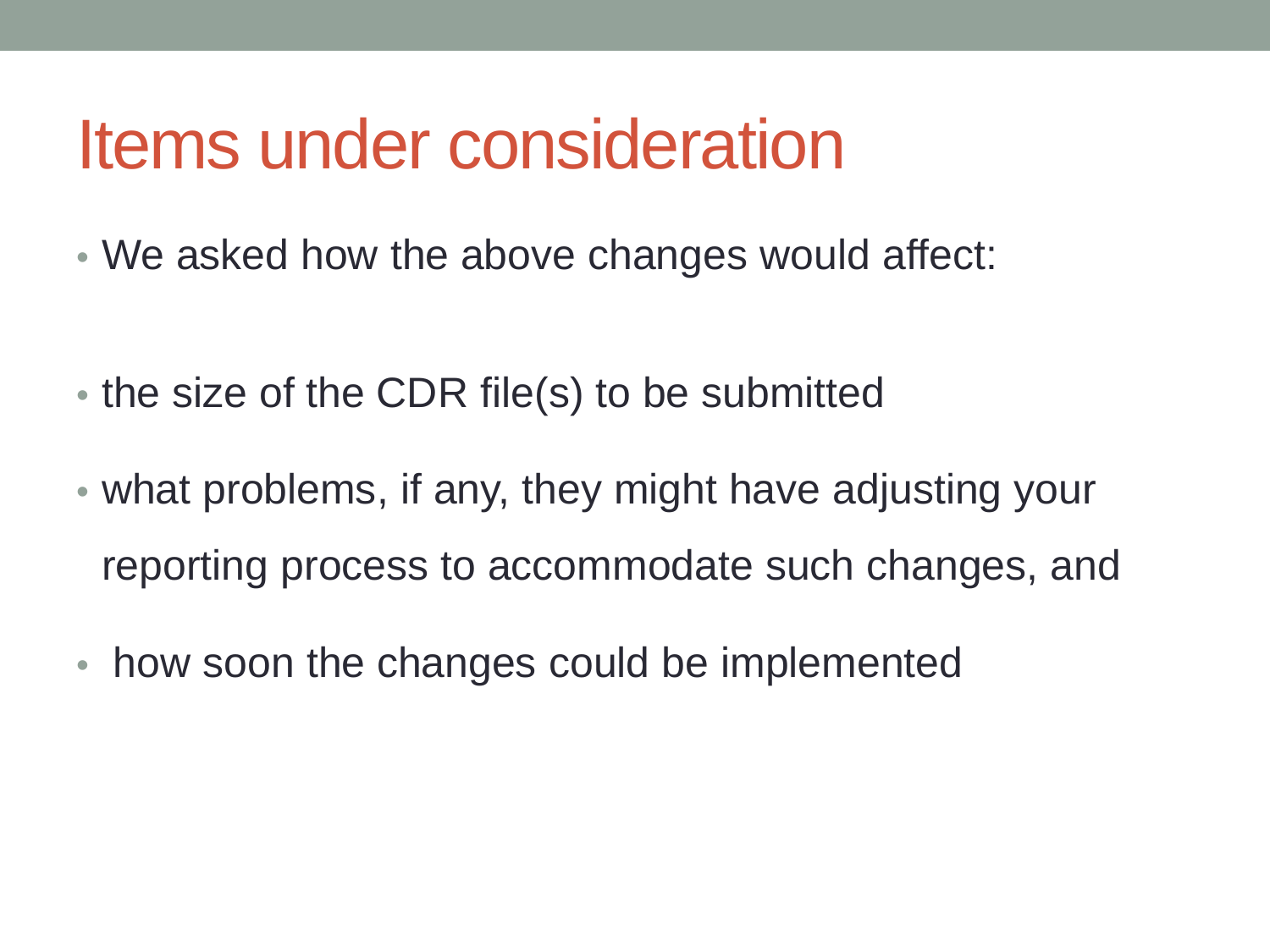### Data prior to the Annual Meeting

- Individual provider and MARS data is considered to be confidential and can only be shared with the Council on an aggregated basis.
- RLSA will share the aggregated data for the up coming year with the Council as we are able to compile it in a format that does not breach our confidentiality obligation.
- RLSA anticipates that the aggregated data will be available to the Council members sometime in March 2013.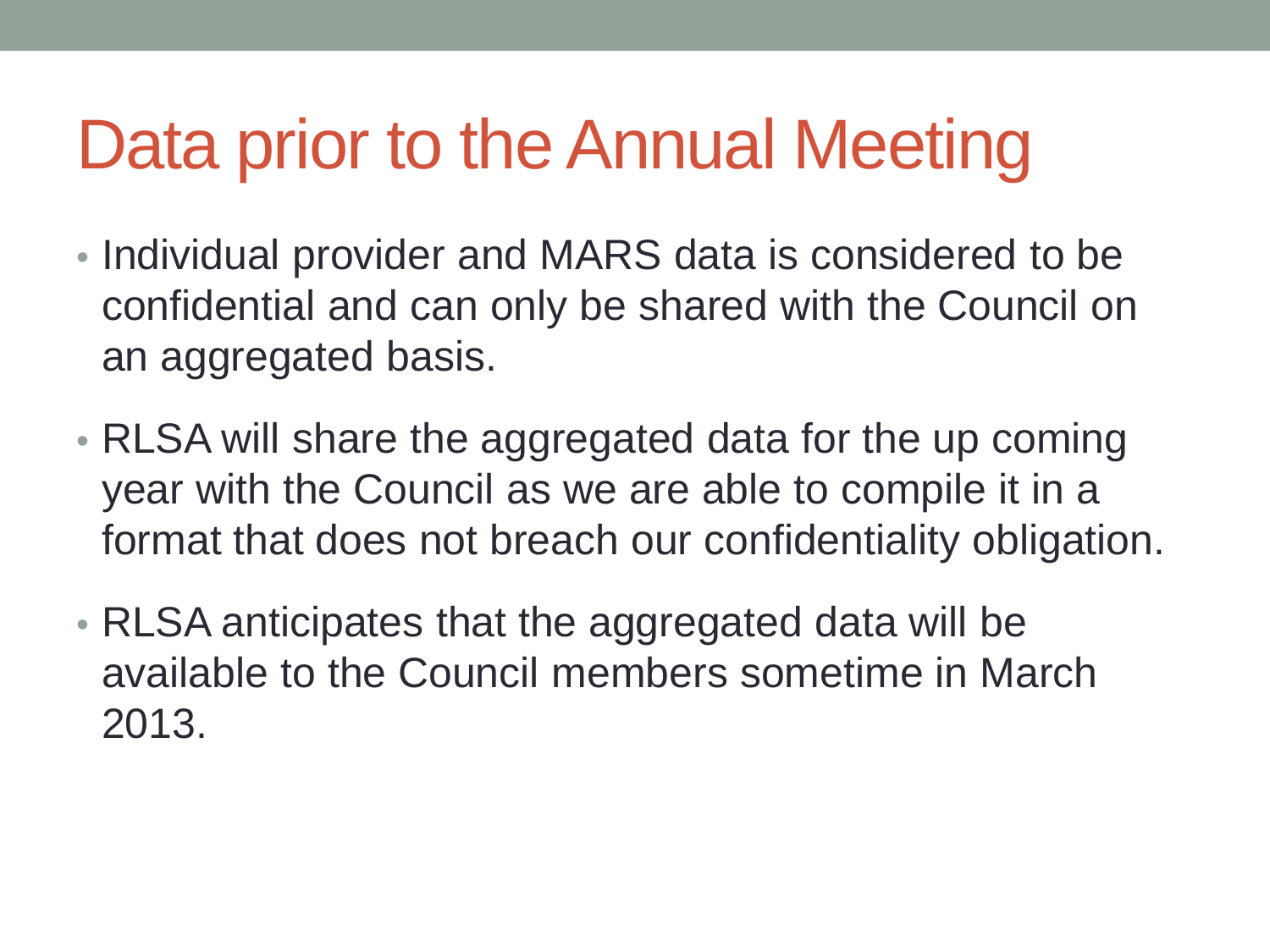- First program year is July 2012 to June 2013
- \$10 Million of use it or loose it funding
- Perkins School for the Blind chosen for National Outreach
- \$0.5 million dedicated to National Outreach
- \$9.5 million dedicated to 53 certified entities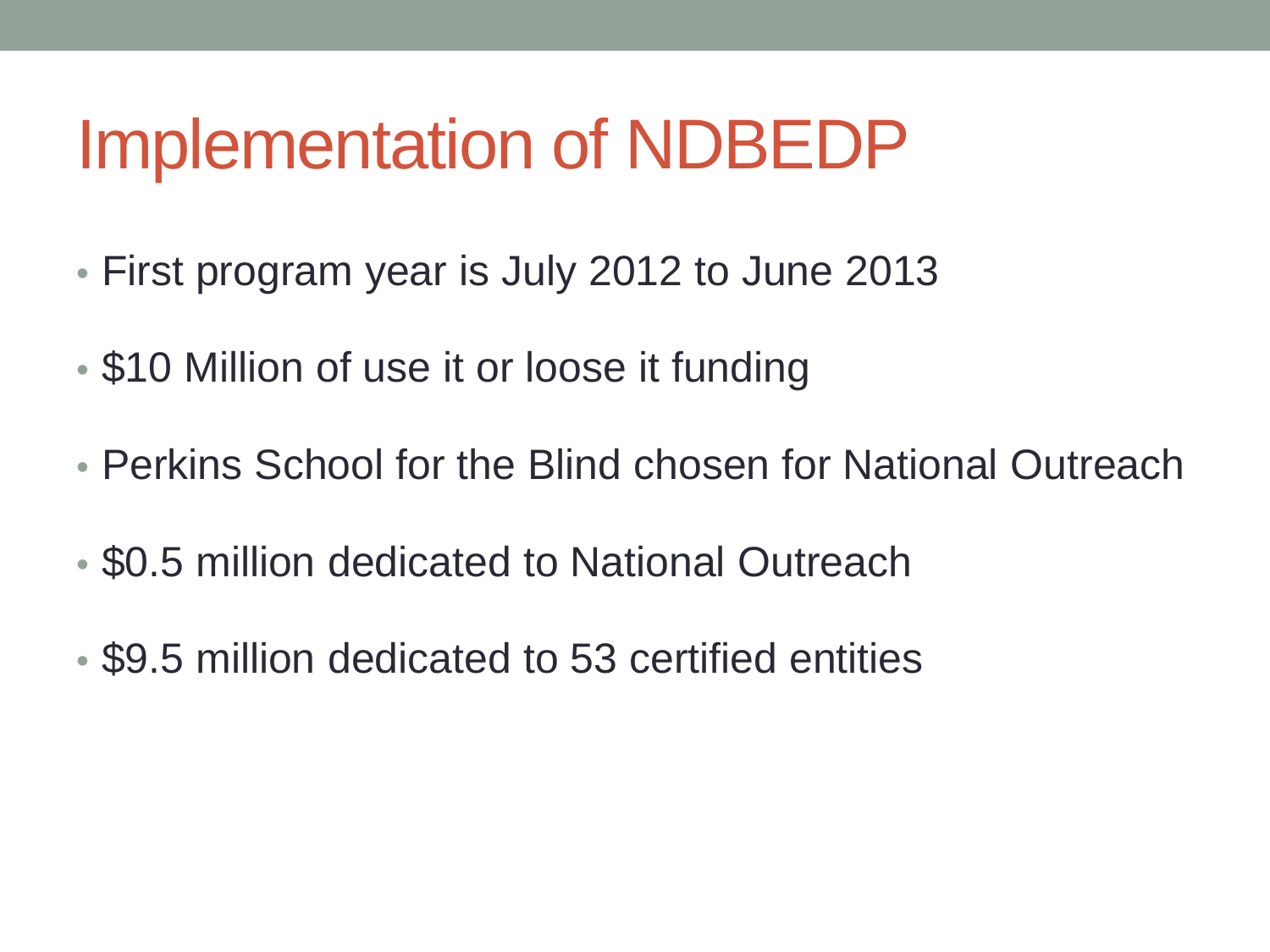• The national Outreach Announcement and the state by state certifications and allocations can be found at:

#### • **<http://www.r-l-s-a.com/TRS/NDBEDP.htm>**

• For additional information about the program and a link to the FCC NDBEDP site.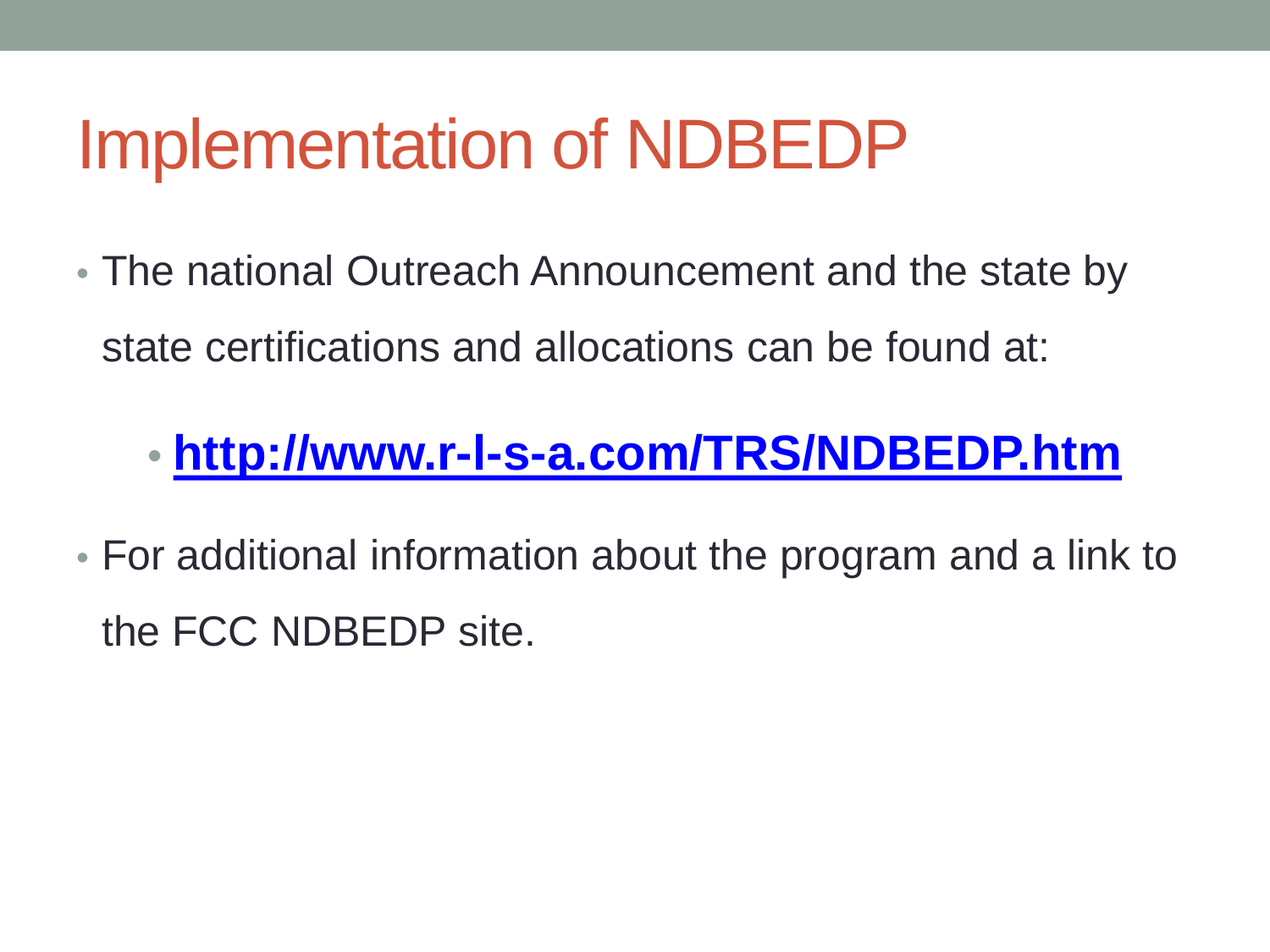- Perkins School for the blind monthly conference calls
- Contact:
- Betsy McGinnity, Director,
- Training and Educational Resource Program
- Perkins School for the Blind
- Watertown MA 02472

• 617-972-7519

• **Betsy.mcginnity@perkins.org**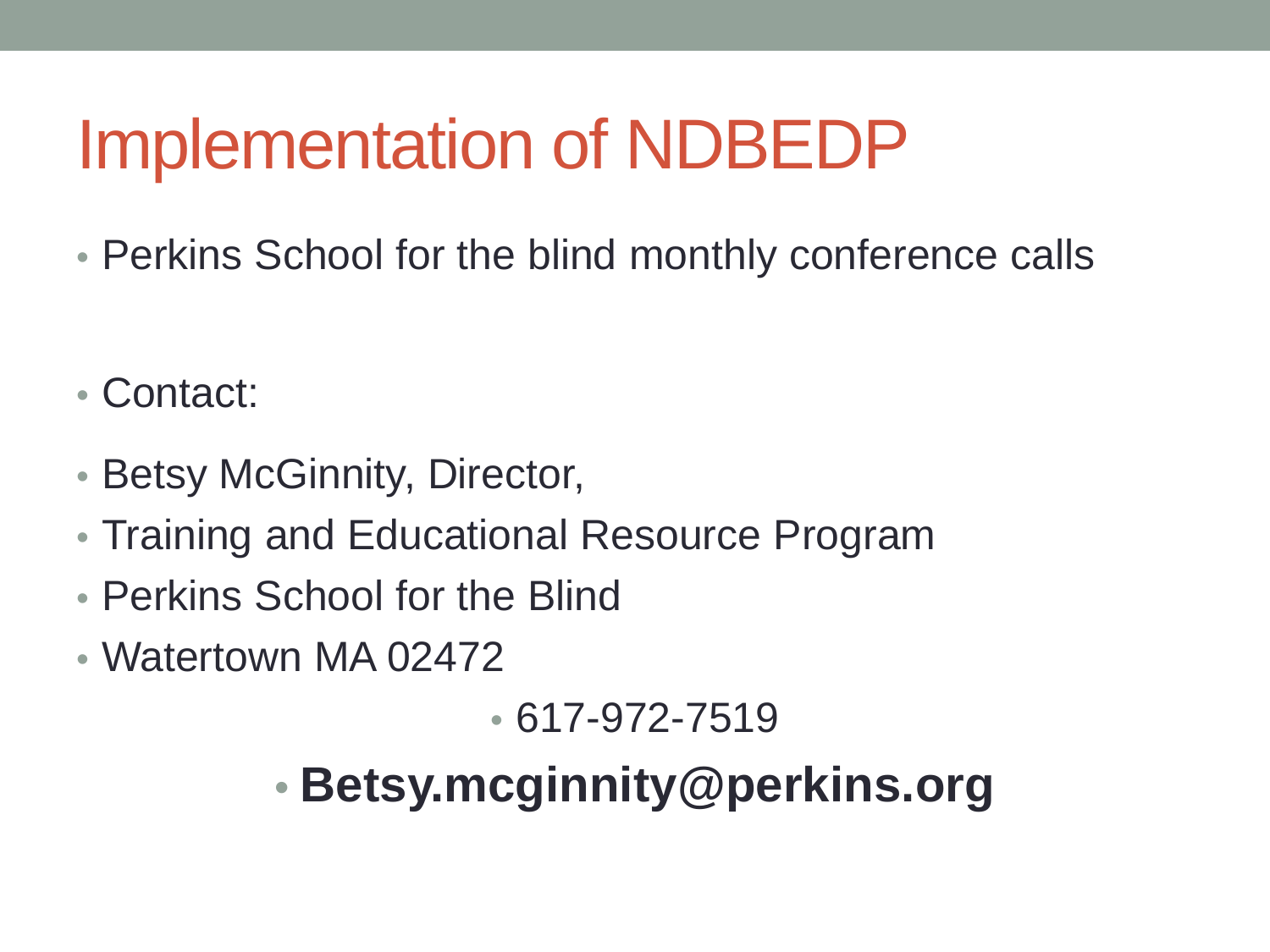- FCC NDBEDP Contacts:
- Rosalin Crawford
- 202-418-2075
- [Rosalin.crawford@fcc.gov](mailto:Rosalin.crawford@fcc.gov)
- Jackie Ellington
- 202-418-1153
- [Jackie.ellington@fcc.gov](mailto:Jackie.ellington@fcc.gov)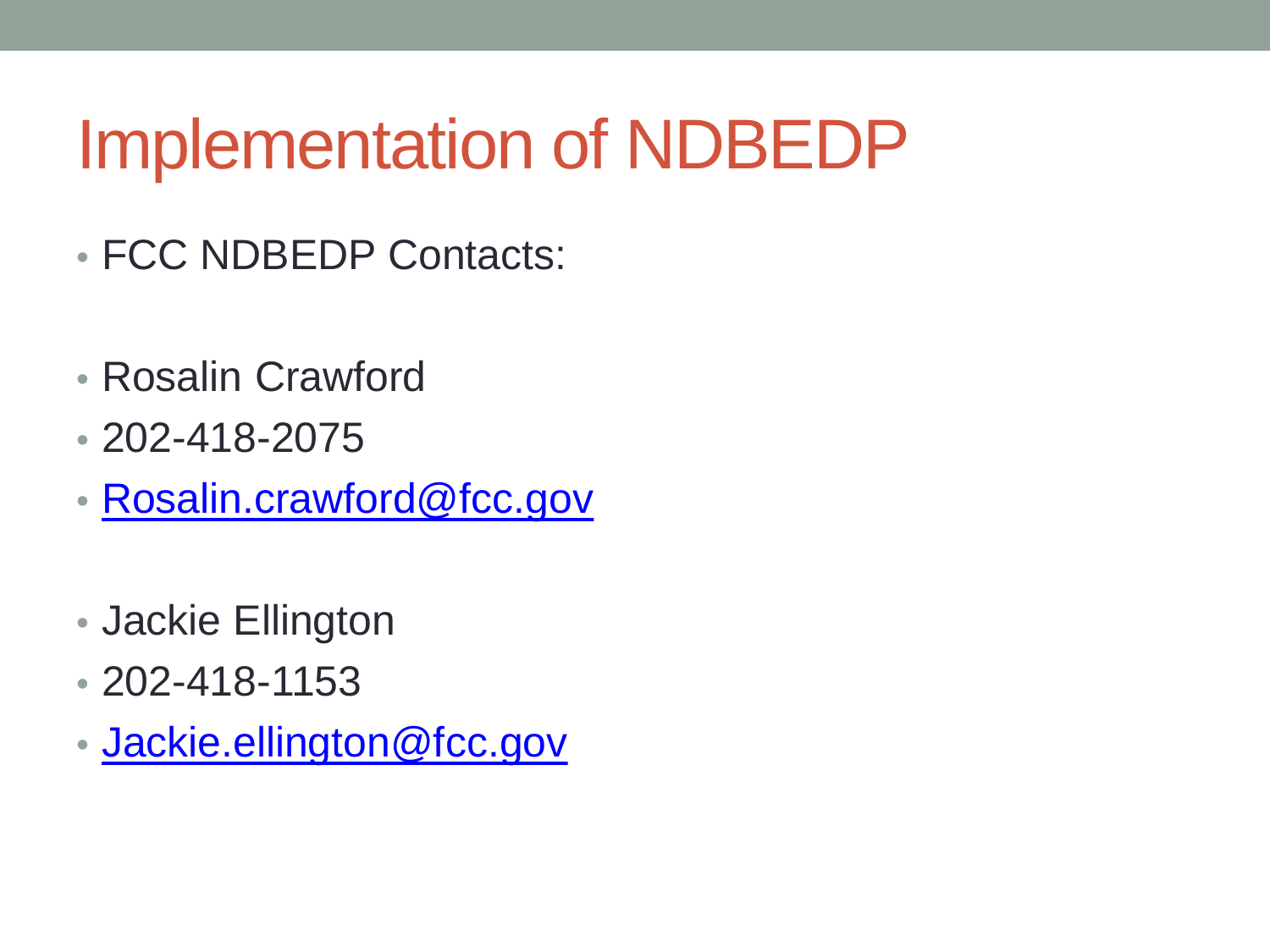- Admin reimbursable up to 15% of other reimbursable costs NOT 15% of the state allocation
	- Example: \$100,000 allocation
- July  $= $1,000$  admin  $+ $2,000$  other reimbursable costs
- Result Paying \$300 admin + \$2,000 other and banking \$700 of admin for possible future payment.
- August  $= $500$  admin+  $$10,000$  other reimbursable costs
- Result Paying \$500 admin + \$700 admin + \$10,000 other reimbursable costs.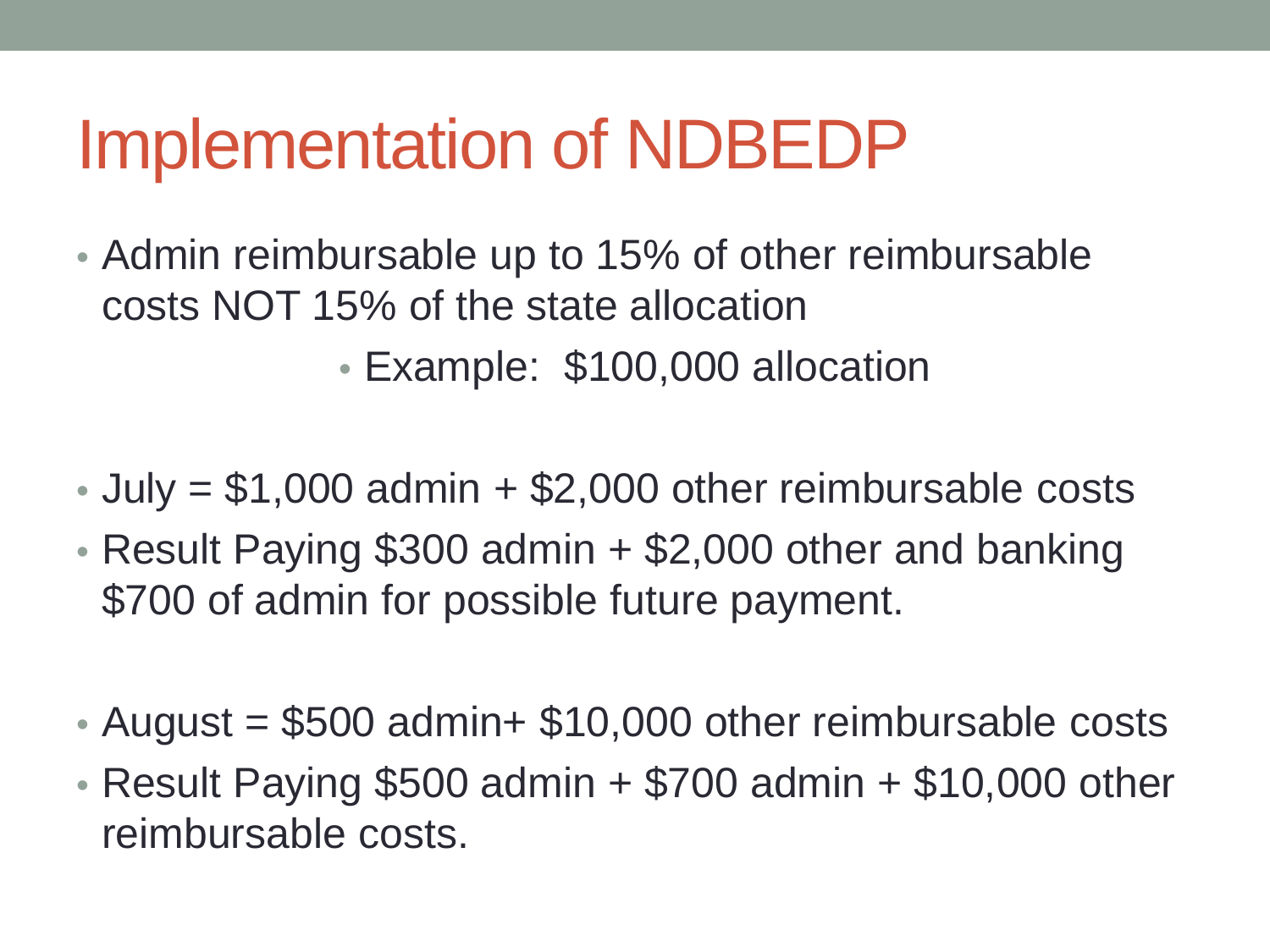### IP Relay Price Cap Recommendation

- Although the current price cap regime remains in effect through June 30, 2013, IP Relay service providers are still required to report historical and projected costs to the Administrator on an annual basis.
- Following are the results of analyzing the recent cost data submitted by the IP Relay service providers.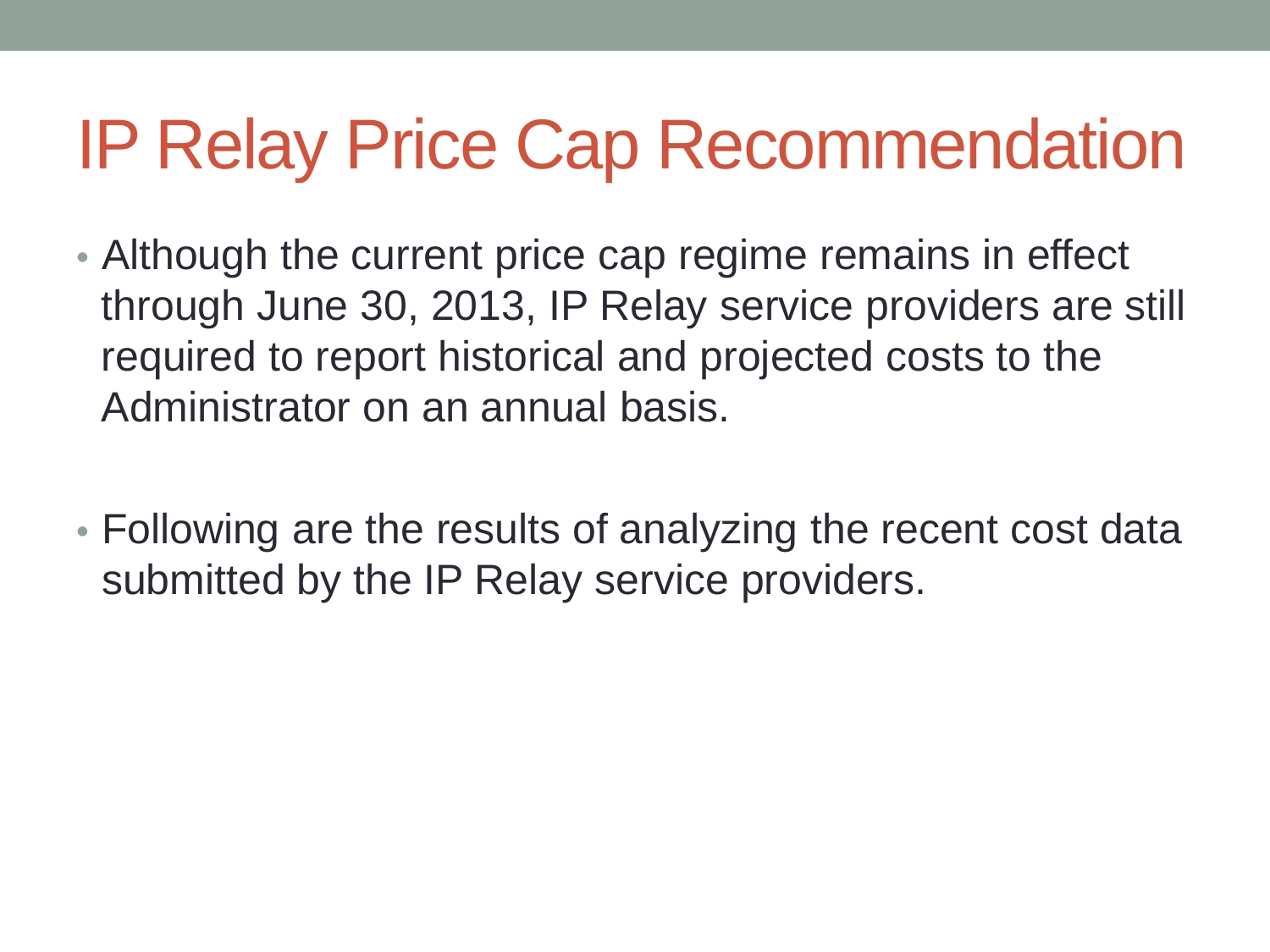### IP Relay Price Cap Recommendation

| Year           | Cost     | <b>Rate</b> |
|----------------|----------|-------------|
| 2010           | \$1.0935 | \$1.2985    |
| 2011           | \$0.9375 | \$1.2920    |
| 2012 projected | \$1.0958 | \$1.2855    |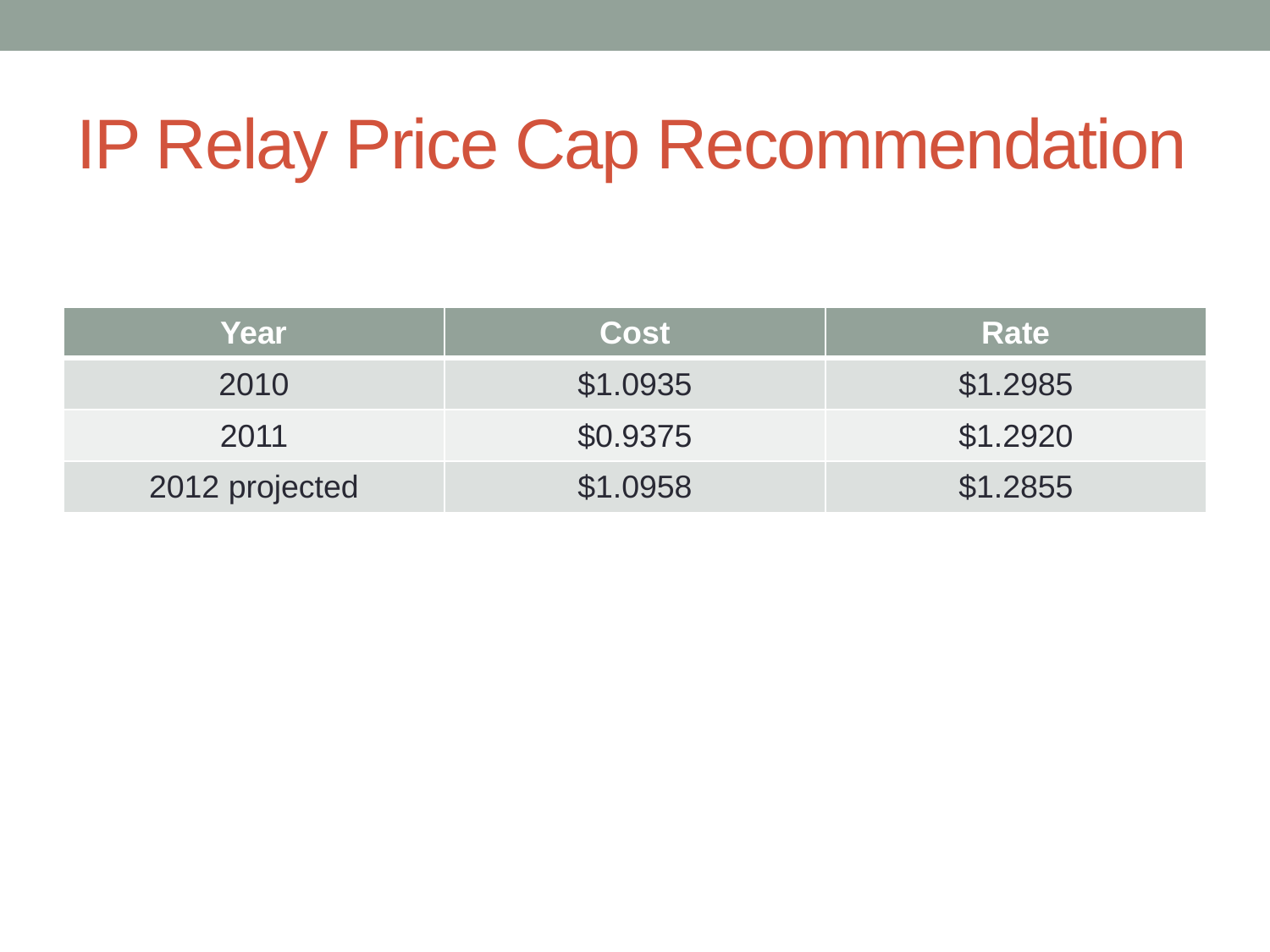#### 10-15-2012 Public Notice

- Structure & Practices of the VRS Program & Rates
- DA 12-1644 released Oct 15, 2012
- Comments due 11-14-2012
- Reply Comments due 11-29-2012
- There are three parts to the public notice: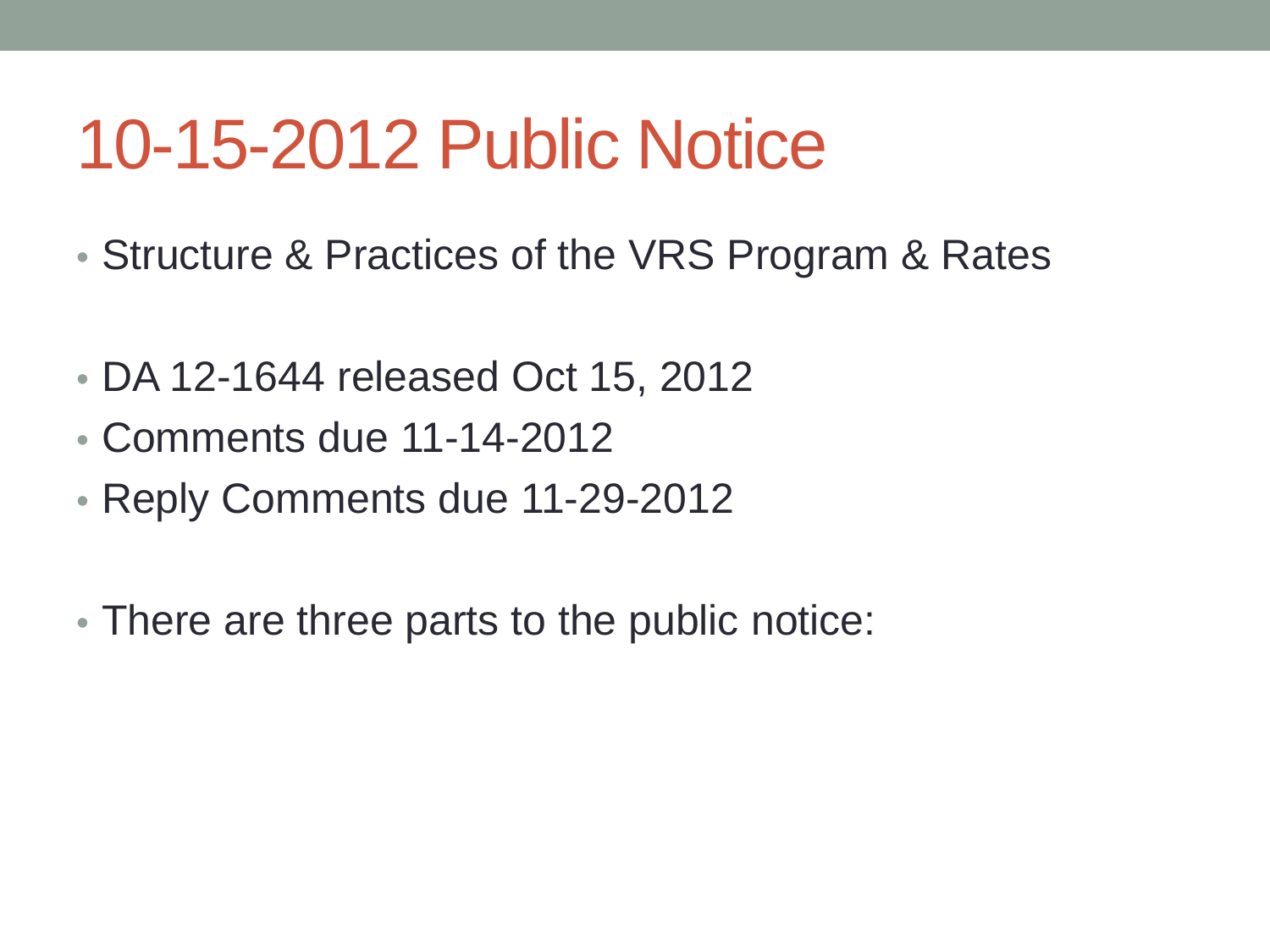### 10-15-2012 Public Notice

- 1. Should all VRS access technologies migrate to a standard software based access technology that could be used on commonly available off-the-shelf hardware to further interoperability and portability.
- 2. Should all providers of ASL and CA services use an enhanced version of the TRS numbering directory to provide features such as user registration and validation, call routing, and usage accounting.
- 3. Proposed VRS rates for the remainder of the program year.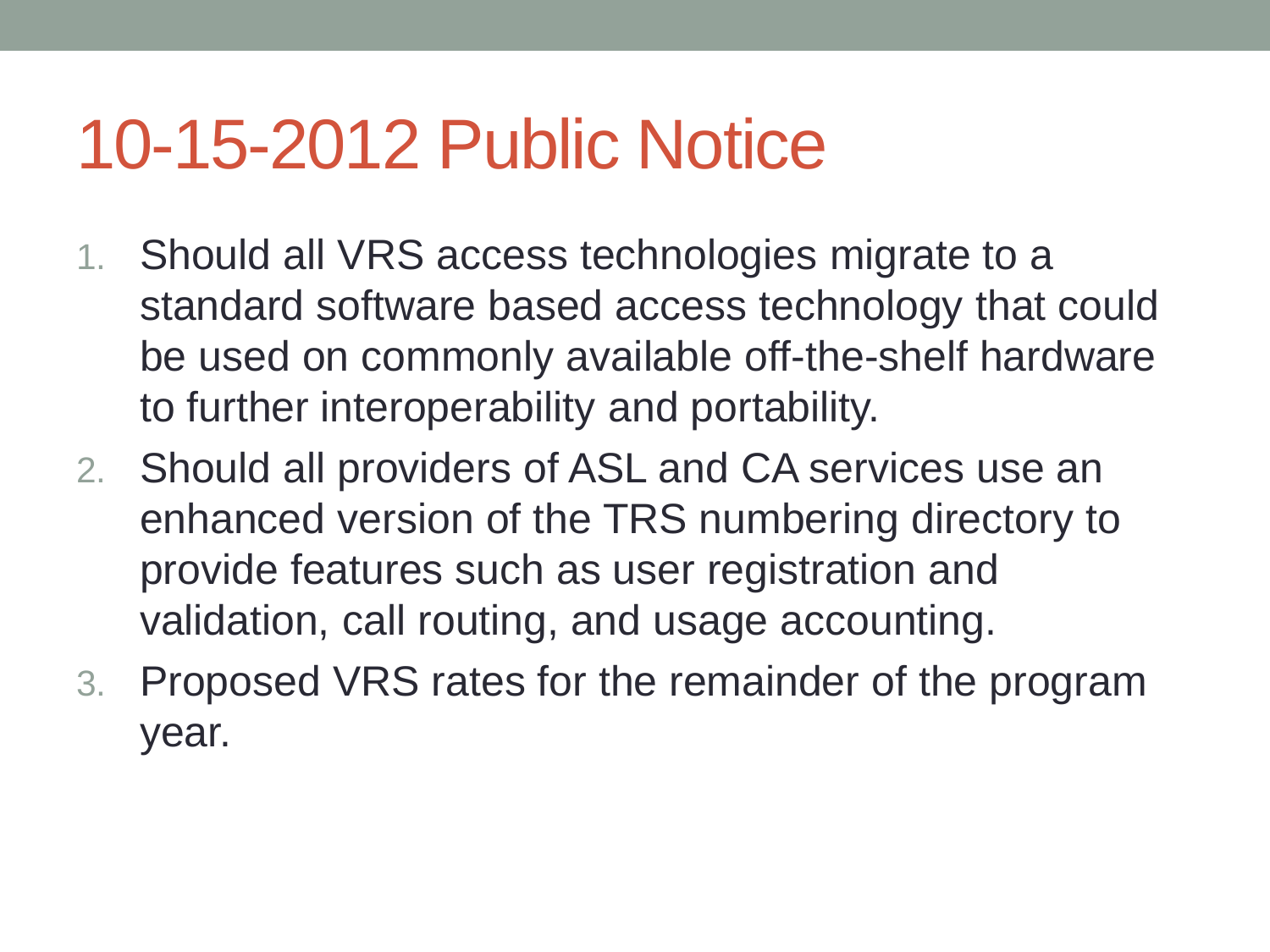## The Current Interim VRS Rates

| <b>VRS Current Interim Rates</b> |                   |          |  |  |  |  |
|----------------------------------|-------------------|----------|--|--|--|--|
| <b>VRS</b>                       | <b>MOU</b>        |          |  |  |  |  |
| Tier I                           | $<$ 50,000        | \$6.2390 |  |  |  |  |
| Tier II                          | 50,000 to 500,000 | \$6.2335 |  |  |  |  |
| <b>Tier III</b>                  | >500,000          | \$5.0668 |  |  |  |  |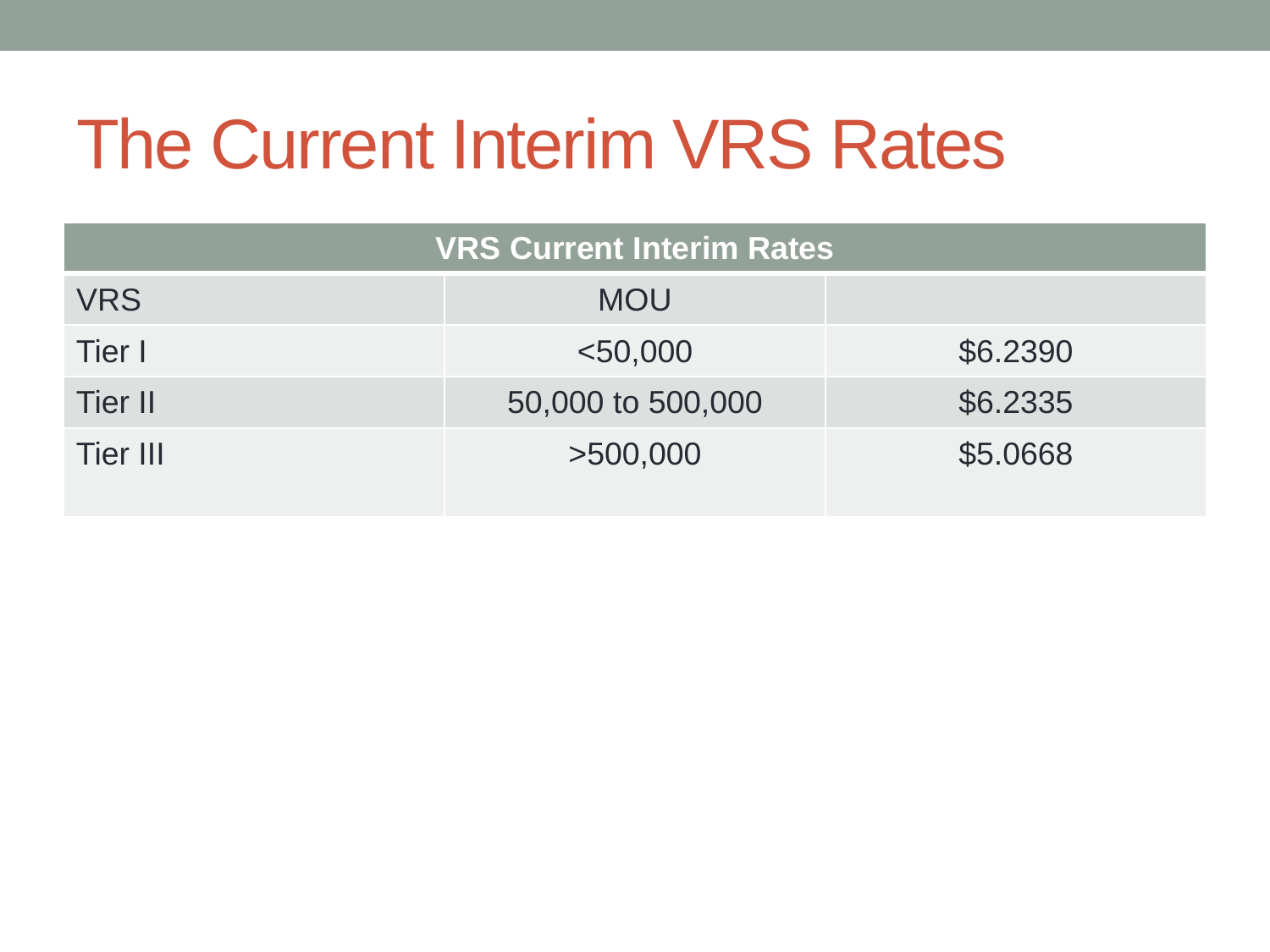#### RLSA Recommendations

- 1. The Tier 1 rate should be equal to the Tier 2 rate.
- 2. The Tier 2 and Tier 3 rates should decrease by onethird of the difference between the current rate and the weighted average cost of service for the years 2010, 2011, and 2012.
- 3. The size of the tiers should be integrated into the annual rate-making proceedings rather than be established in a rule making proceeding.
- *The cost data for 2010 and 2011 are the actual costs of the providers and the cost data for 2012 are the projected costs of the providers.*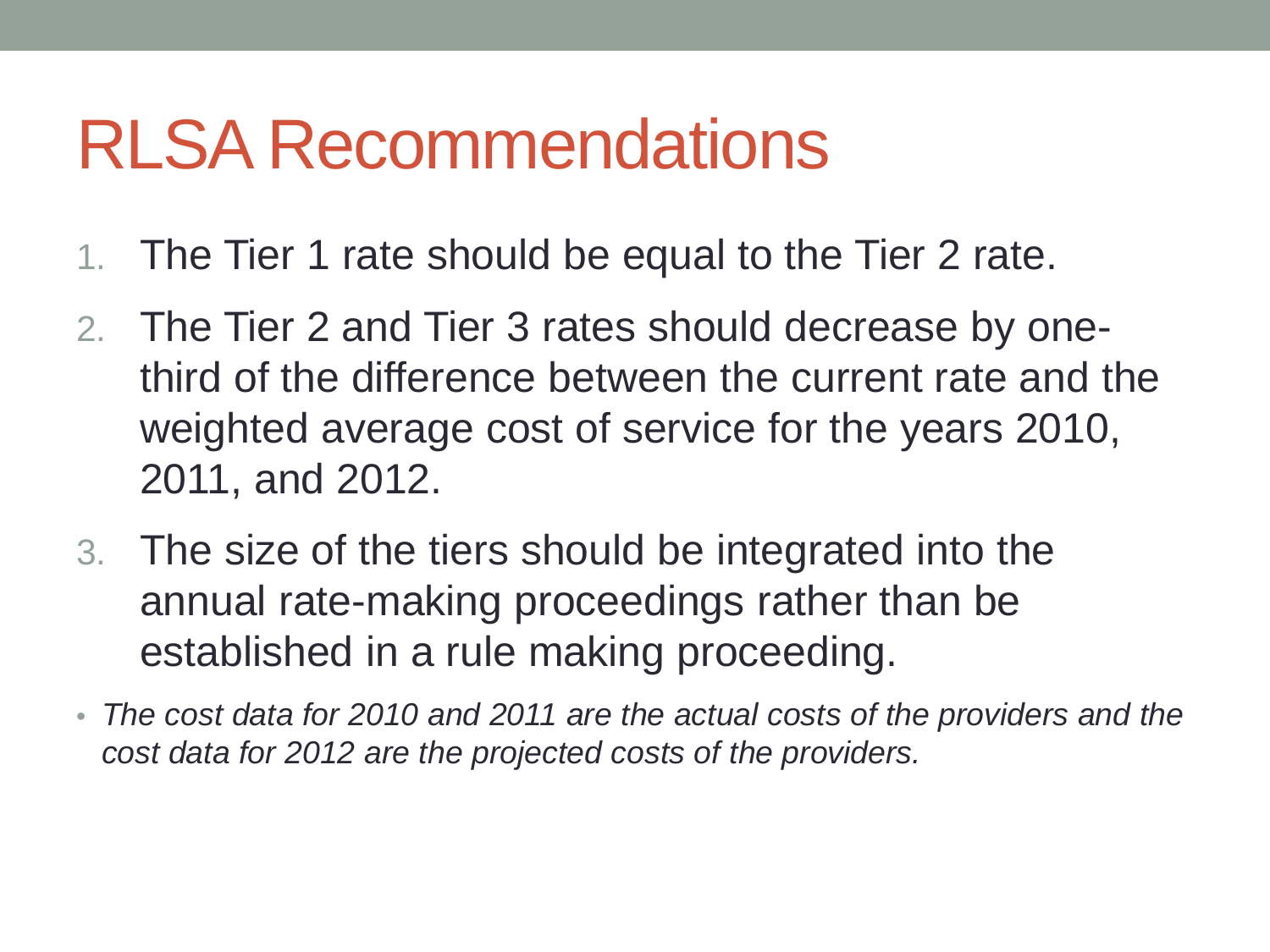| <b>Table 2: VRS Cost Composition</b>                  |                         |                         |                          |  |  |  |  |  |
|-------------------------------------------------------|-------------------------|-------------------------|--------------------------|--|--|--|--|--|
| <b>Category</b>                                       | Actual 2010             | Actual 2011             | Projected 2012           |  |  |  |  |  |
| <b>Facilities</b>                                     | \$0.2883                | 0.2556<br>$\mathcal{S}$ | \$0.2698                 |  |  |  |  |  |
| <b>Communication</b><br>s Assistants'<br>(CA) Related | $\mathcal{S}$<br>1.4647 | $\mathcal{S}$<br>1.3527 | 1.6418<br>$\mathfrak{L}$ |  |  |  |  |  |
| <b>Non-CA Relay</b>                                   | \$                      | $\frac{1}{2}$           | 0.3964                   |  |  |  |  |  |
| <b>Center</b>                                         | 0.4098                  | 0.3701                  | $\$\$                    |  |  |  |  |  |
| <b>Indirect</b>                                       | \$                      | $\mathcal{S}$           | $\mathbb{S}$             |  |  |  |  |  |
|                                                       | 0.6556                  | 0.5489                  | 0.5818                   |  |  |  |  |  |
| <b>Depreciation</b>                                   | 0.2176                  | 0.1979                  | 0.1739                   |  |  |  |  |  |
|                                                       | \$                      | \$                      | $\$\$                    |  |  |  |  |  |
| <b>Marketing</b>                                      | $\mathcal{L}$           | $\mathcal{L}$           | $\mathcal{L}$            |  |  |  |  |  |
|                                                       | 0.0504                  | 0.0441                  | 0.0466                   |  |  |  |  |  |
| <b>Outreach</b>                                       | \$                      | $\mathcal{L}$           | $\mathcal{S}$            |  |  |  |  |  |
|                                                       | 0.2741                  | 0.2606                  | 0.2594                   |  |  |  |  |  |
| <b>Other</b>                                          | $\frac{1}{2}$           | $\mathcal{L}$           | $\mathbb{S}$             |  |  |  |  |  |
|                                                       | 0.1185                  | 0.0823                  | 0.0021                   |  |  |  |  |  |
| <b>Return on</b>                                      | \$                      | $\mathcal{S}$           | 0.0440                   |  |  |  |  |  |
| <b>Investment</b>                                     | 0.0702                  | 0.0575                  | $\mathcal{S}$            |  |  |  |  |  |
| <b>Total Cost</b>                                     | \$3.5493                | $\mathcal{S}$<br>3.1698 | $\mathbb{S}$<br>3.4158   |  |  |  |  |  |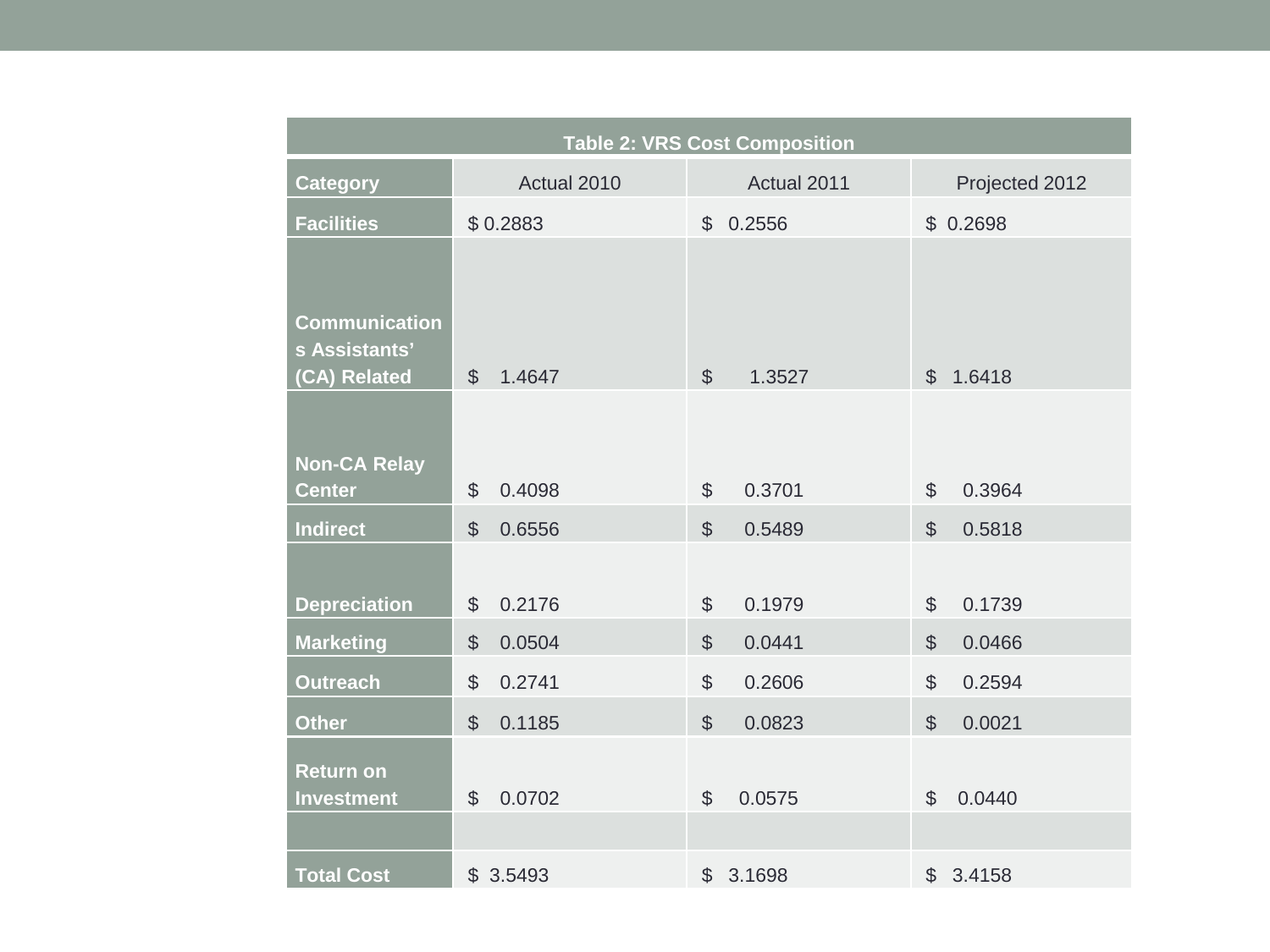#### Return based on 1990 data

•

- The return on investment is calculated without accounting for the requirement to pay federal corporate income tax. It is based solely on the FCC's 11.25% rate of return that was adopted in 1990.
- Accounting for the corporate income tax increases the cost by approximately 2 cents per minute.

*The corporate income tax calculation was based on a 15.21% grossed-up cost of capital. That factor was calculated using the following equation: 15.21 =11.25 \* (1+ (EP \* Tax/(1-Tax))), where the EP, equity percentage, 63.8, is based on the factors used to determine the 11.25% return, and a 35% tax rate. See Represcribing the Authorized Rate of Return for Interstate Services of Local Exchange Carriers, CC Docket No.89-624, Order, FCC 90-315 (Order released December 7, 1990, corrected December 21, 1990).*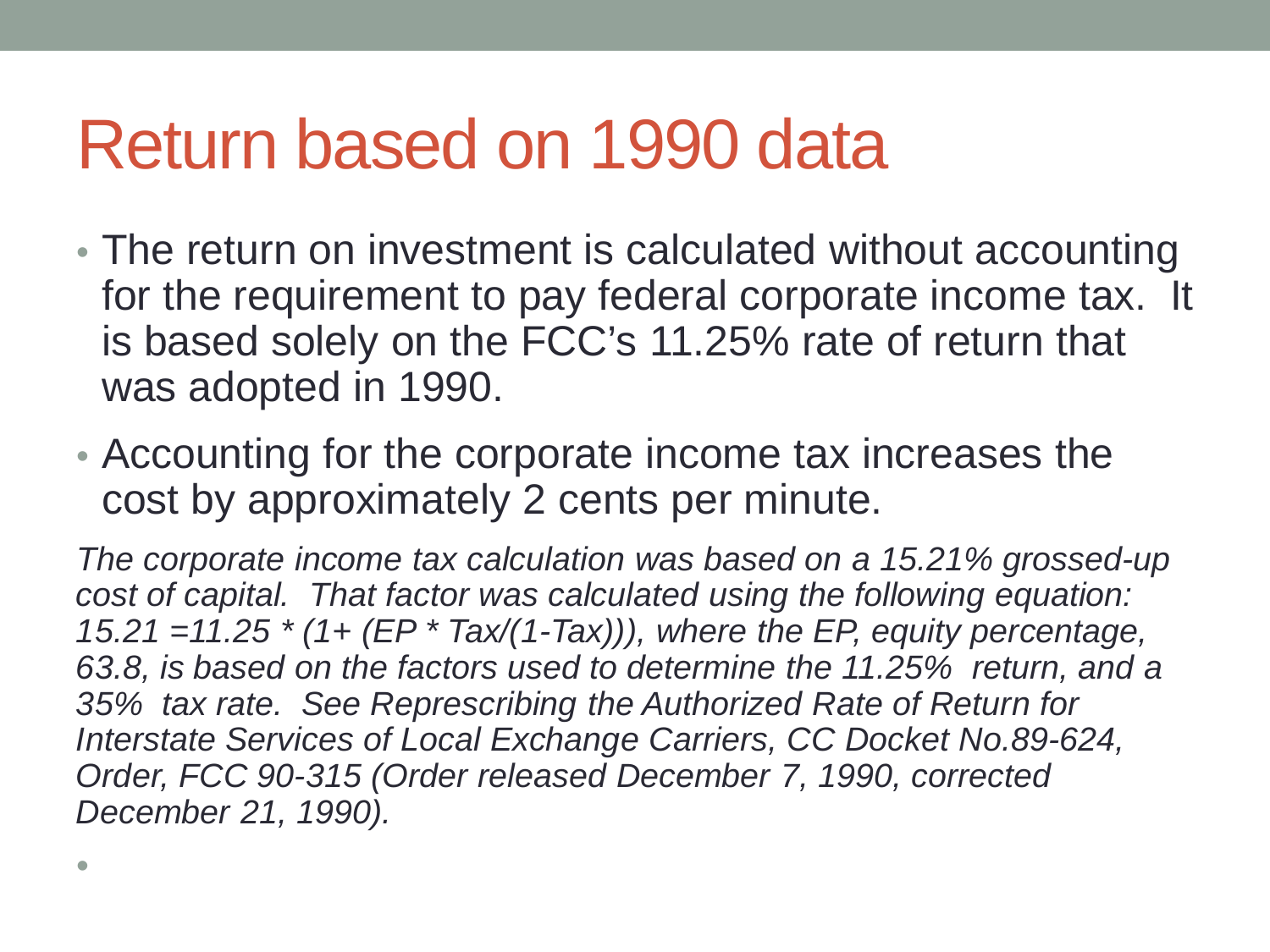### The VRS market has changed!

- **Substantial turn-over in the number of firms.**
- While **9** firms provided VRS in 2010.
- **10** firms provided VRS in 2011.
- only **8** firms provided projected cost data for 2012.
- **3** of those eight firms who offered 2012 projections are no longer providing VRS, and
- **1** additional firm that is not represented in the data or projections has been conditionally certified and entered the VRS market.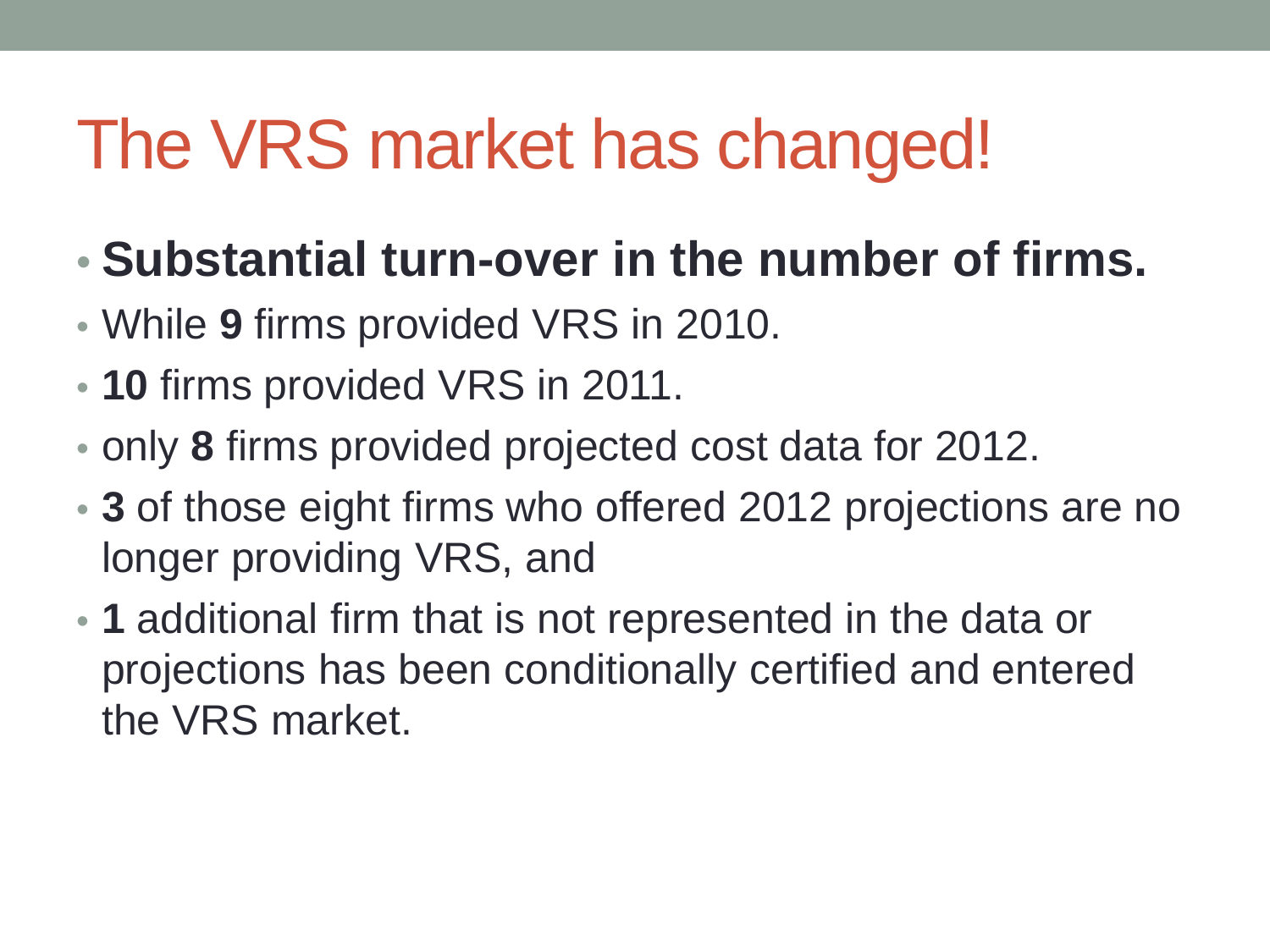#### Filed Recommendation

- Based on weighted average cost of service 2010 2012 Including federal corporate income tax it is \$3.396.
	- Phase change in over multi-year period i.e 3 yrs
		- Set Tier I equal to Tier II
		- Tier I & Tier II =  $$5.2877$ 
			- Tier III = \$4.5099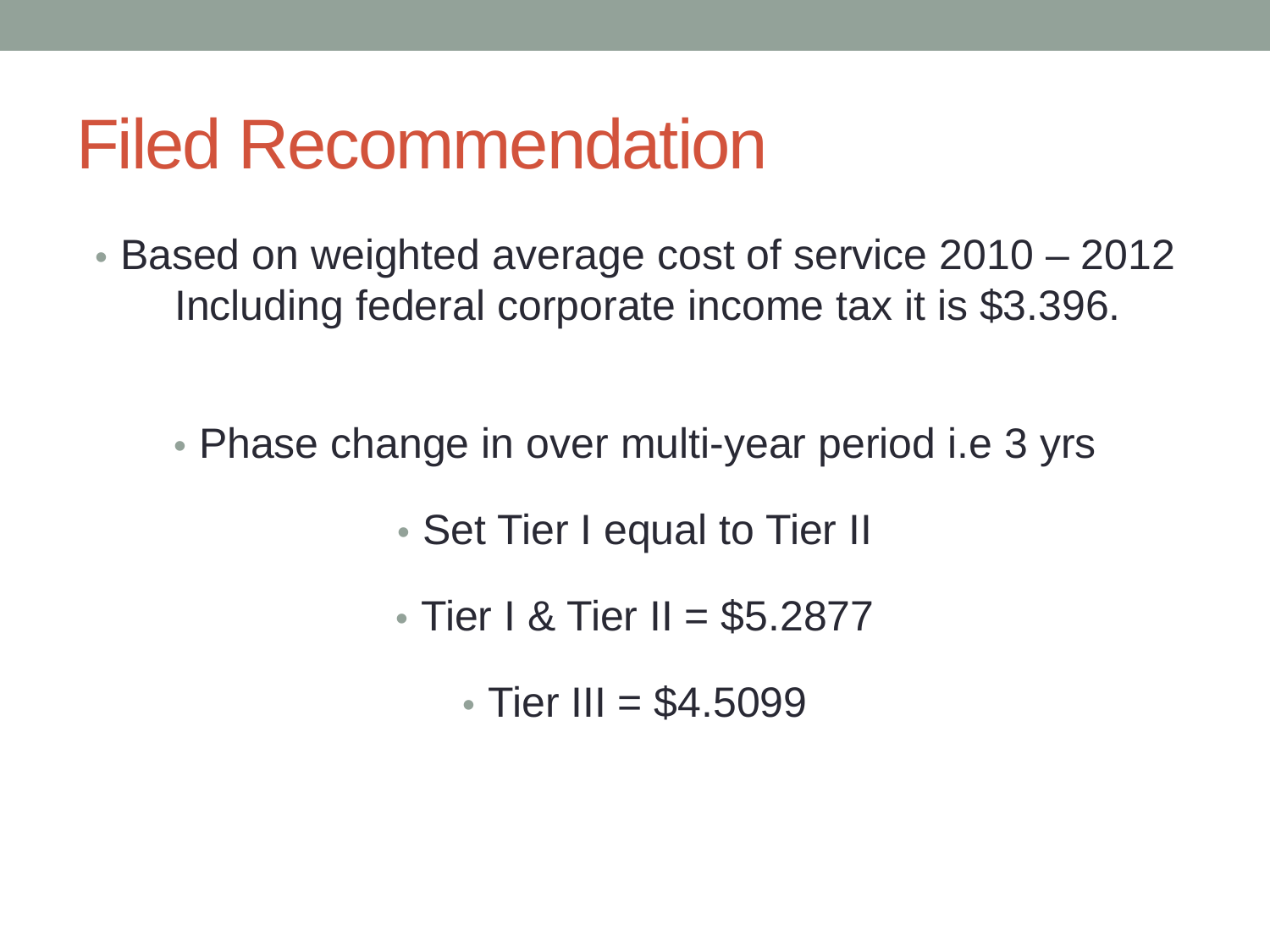#### VRS Beyond the Public Notice

• Rate Base Rate of Return?

• Price Cap?

• Operating Ratio?

• Other?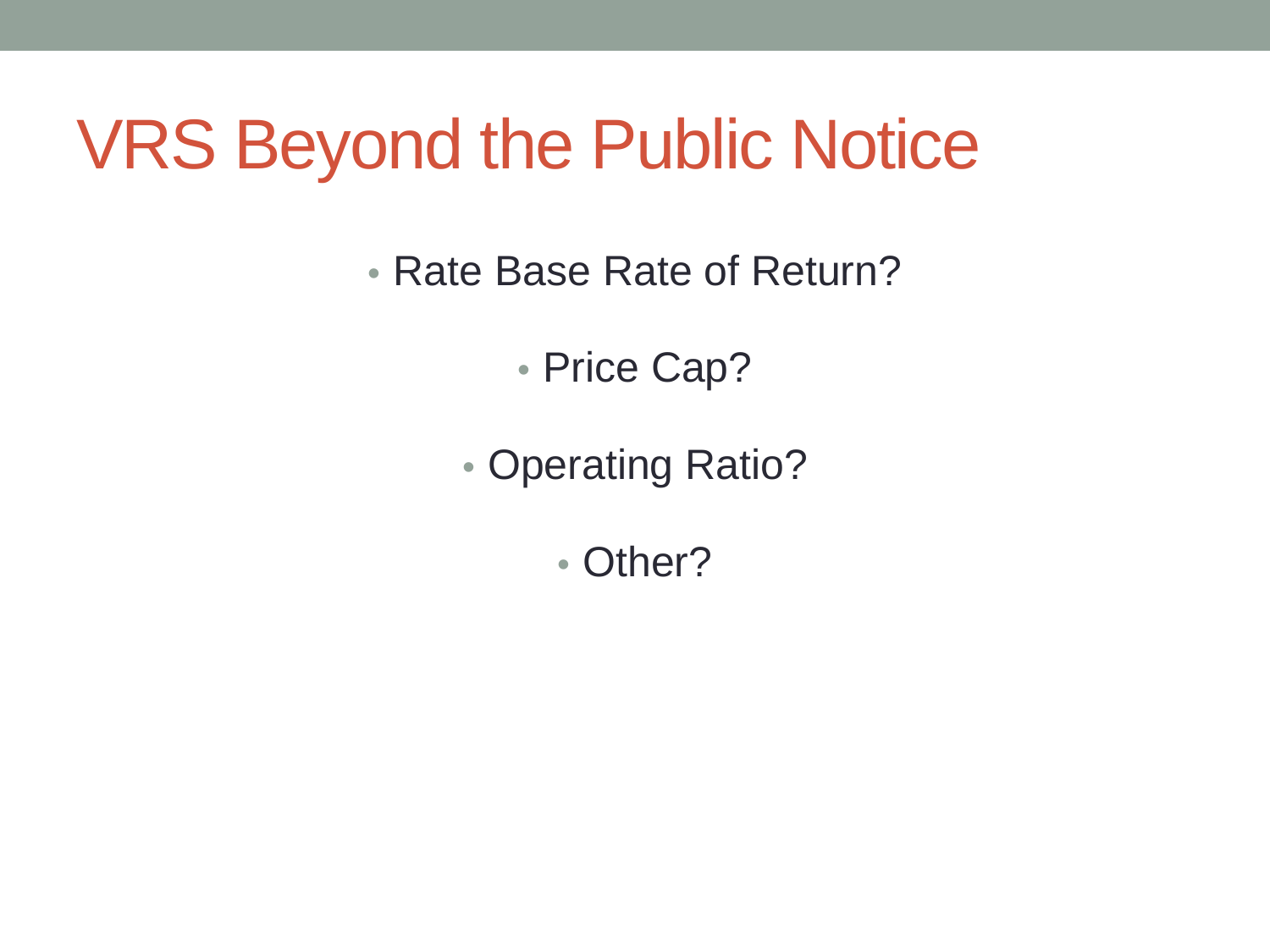#### Usage Trends – TTY

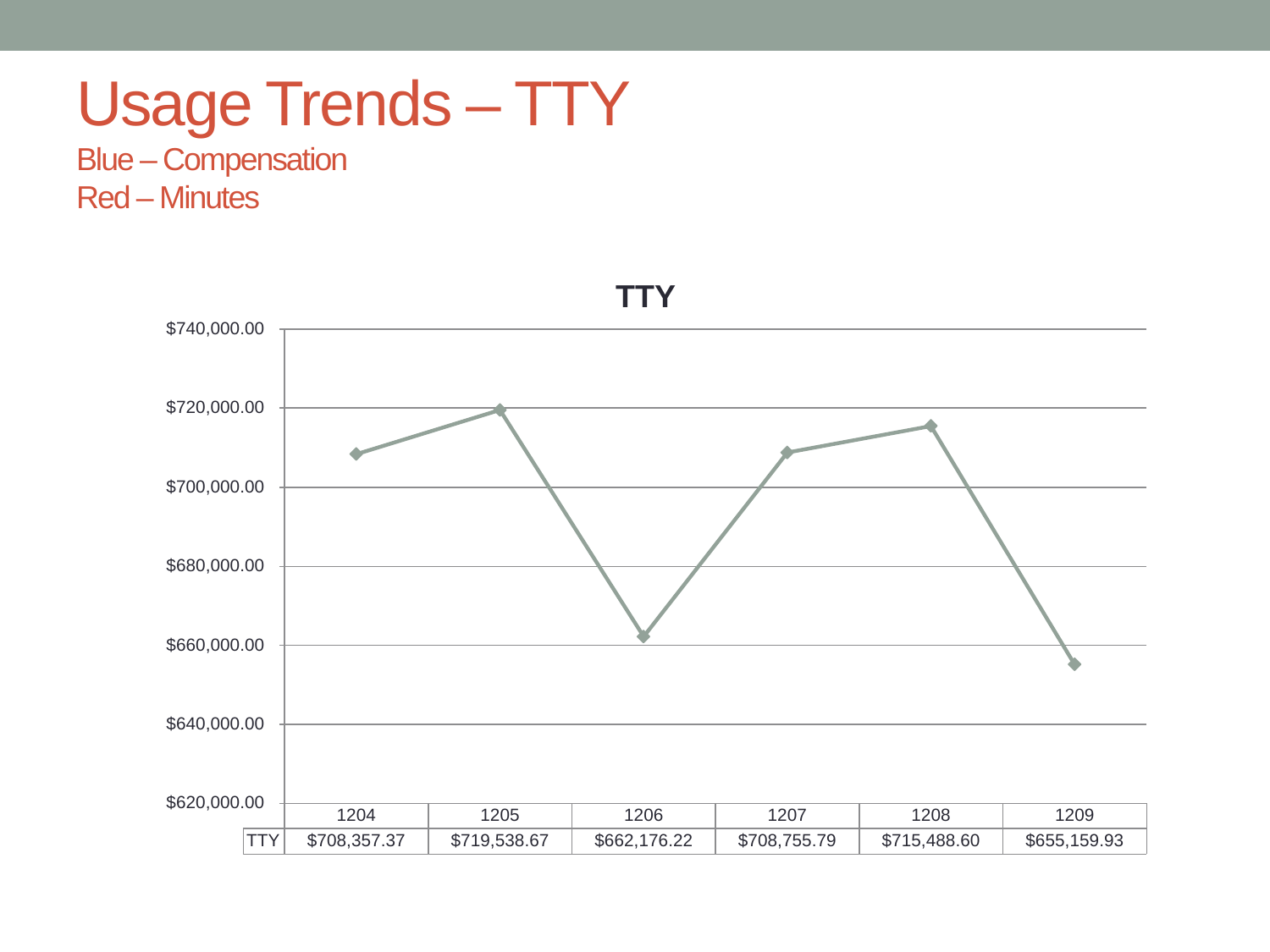#### Usage Trends – TTY

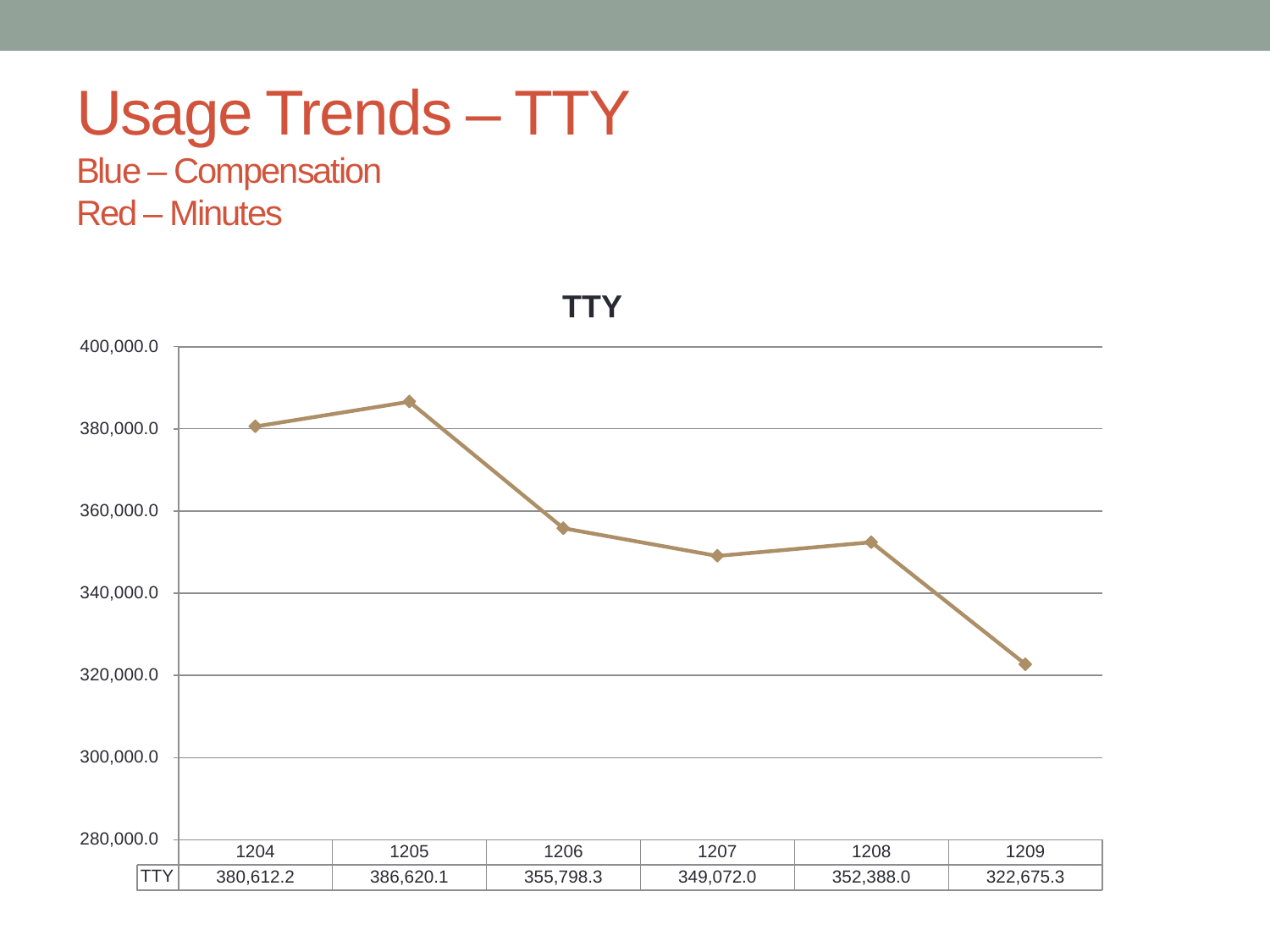#### Usage Trends – STS

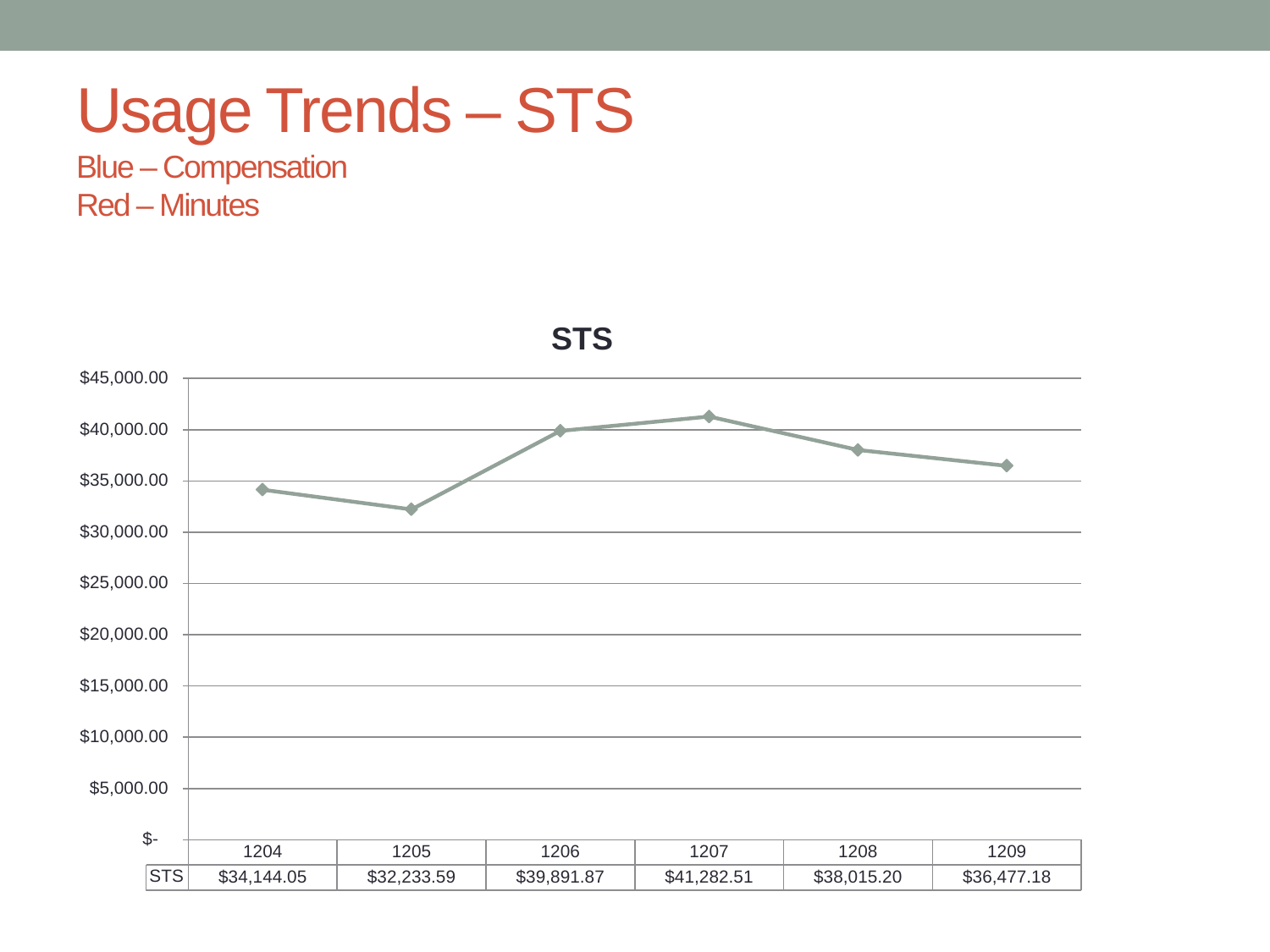#### Usage Trends – STS

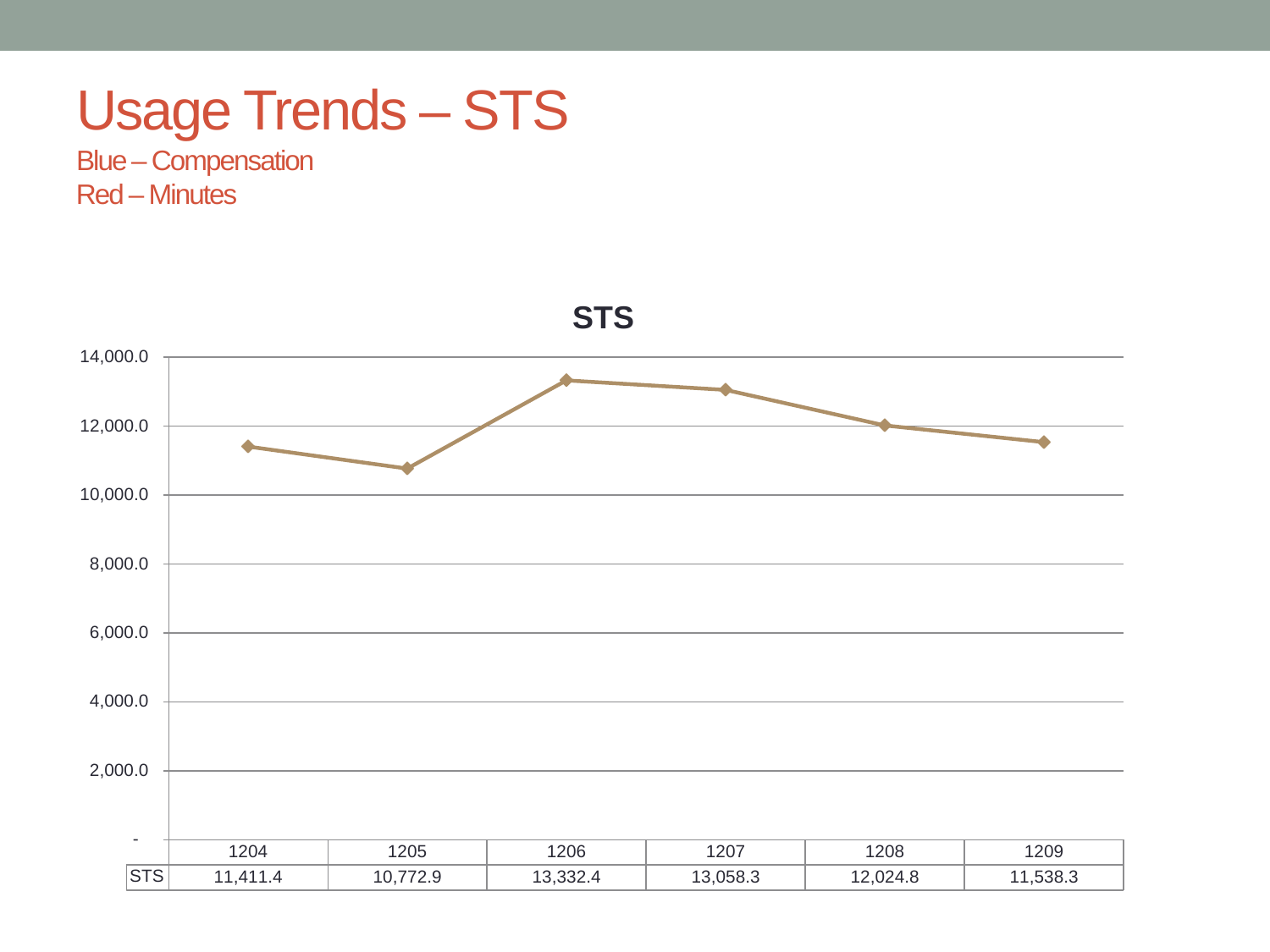#### Usage Trends – CTS

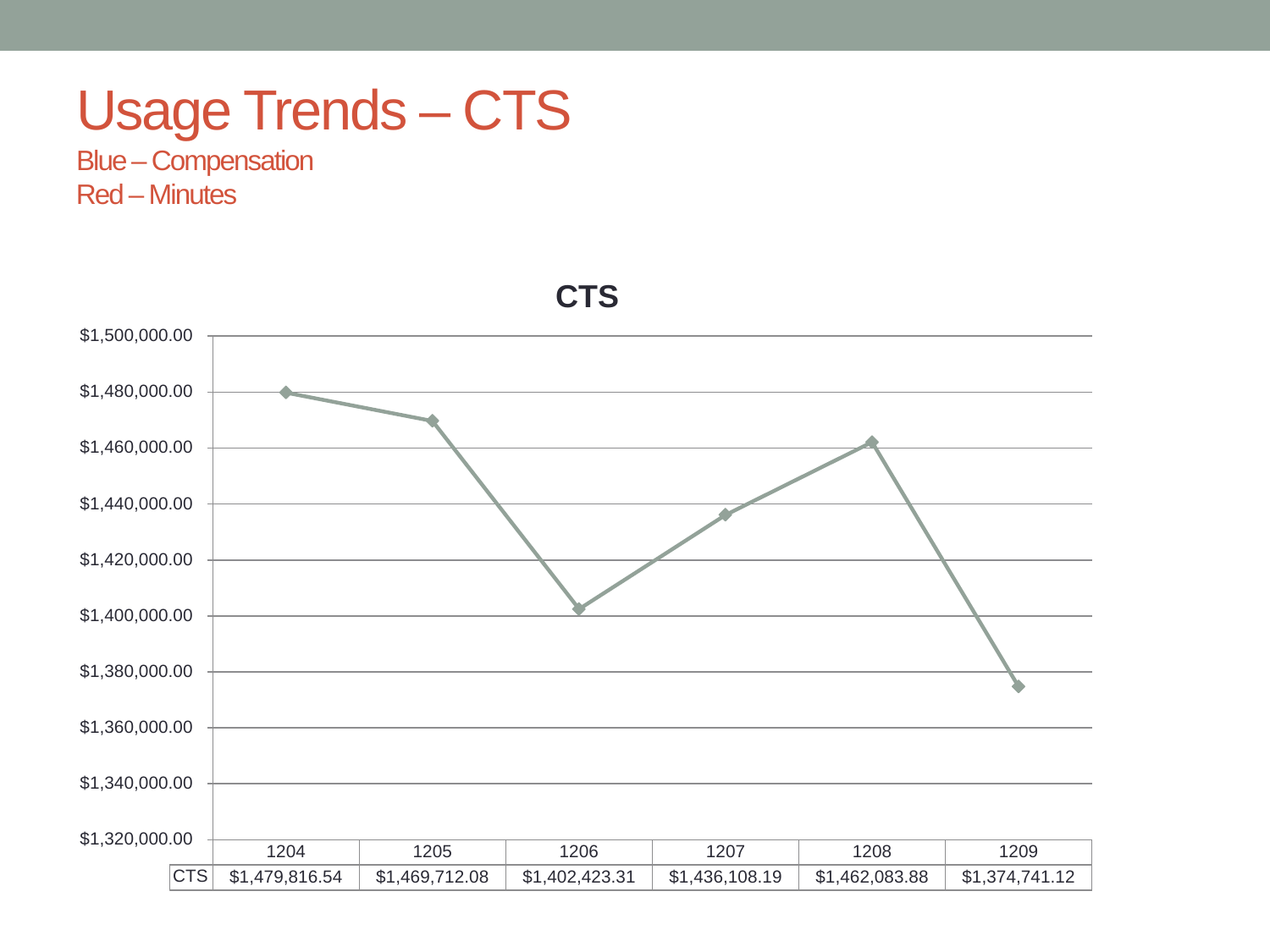#### Usage Trends – CTS

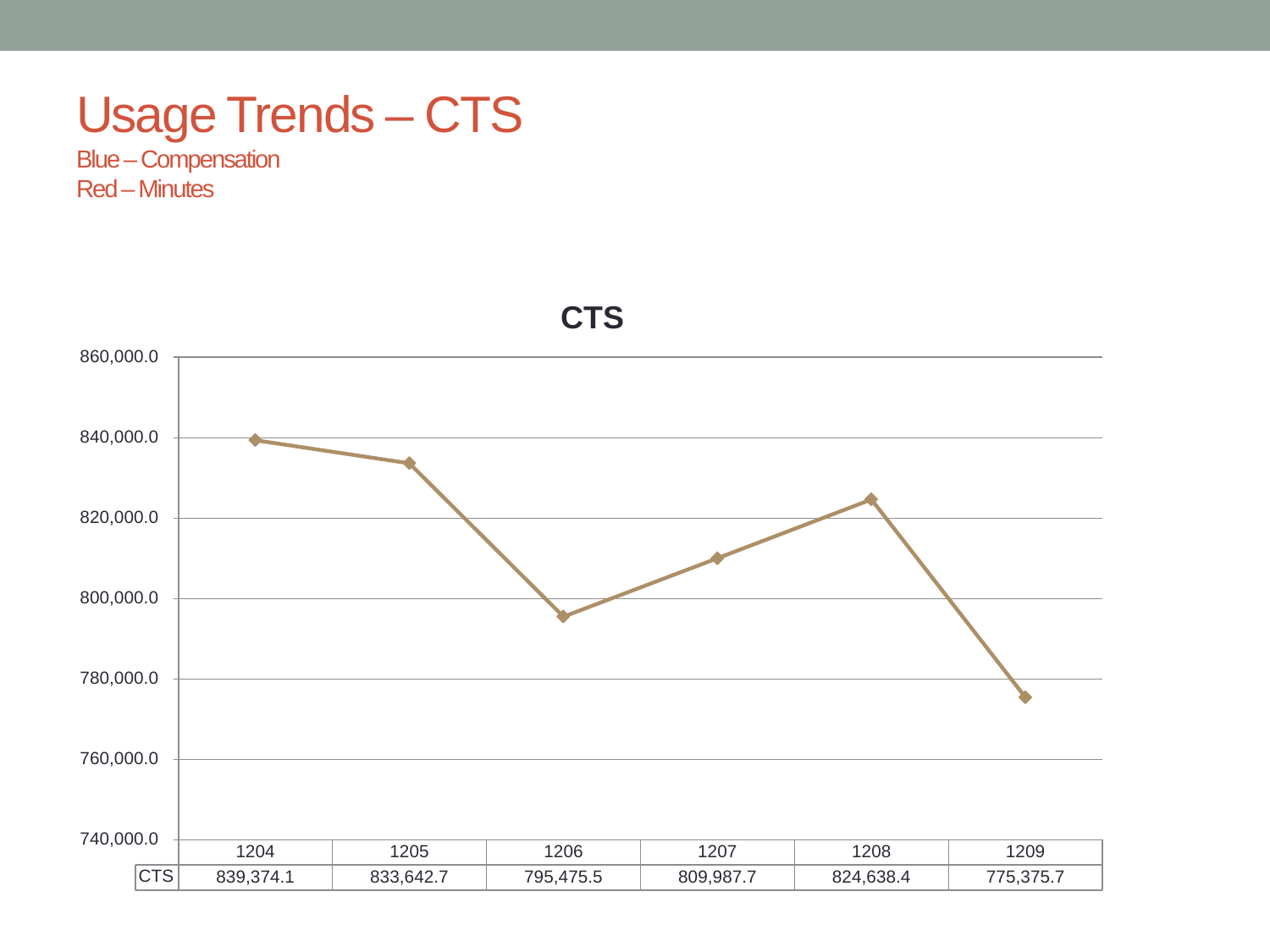#### Usage Trends – IP Relay

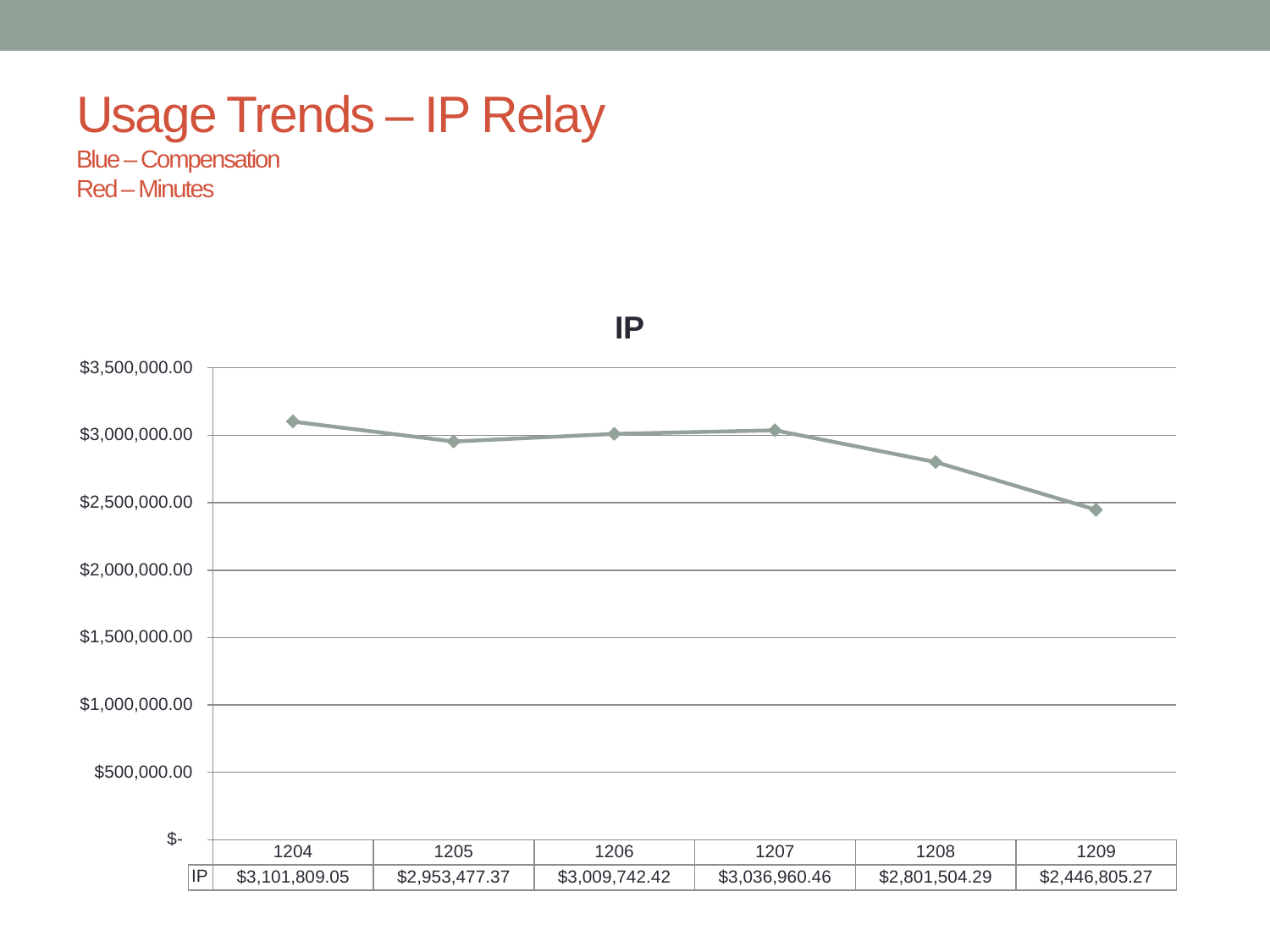#### Usage Trends – IP Relay

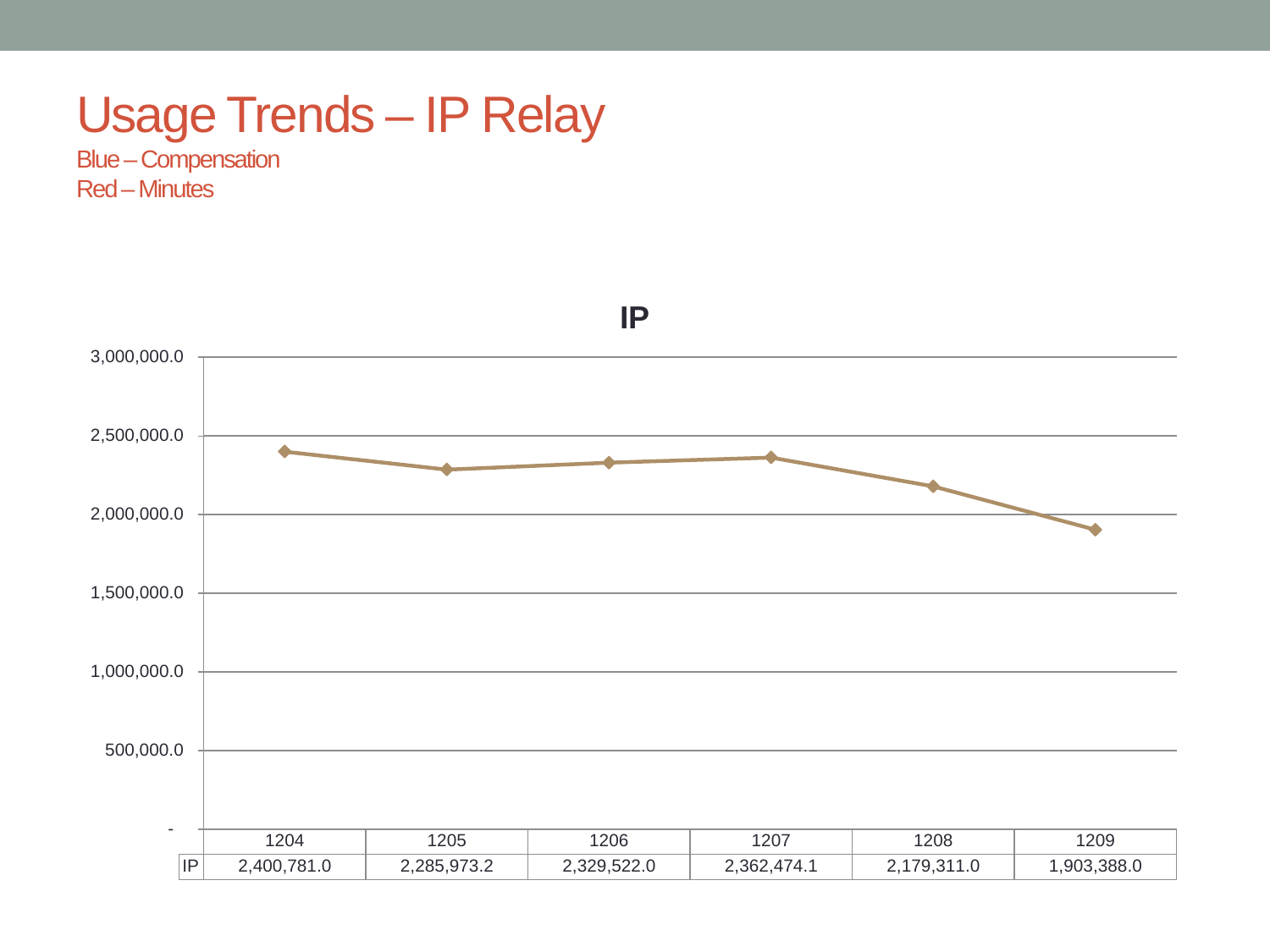#### Usage Trends – IP CTS

Blue –Compensation Red –Minutes



**IPCTS**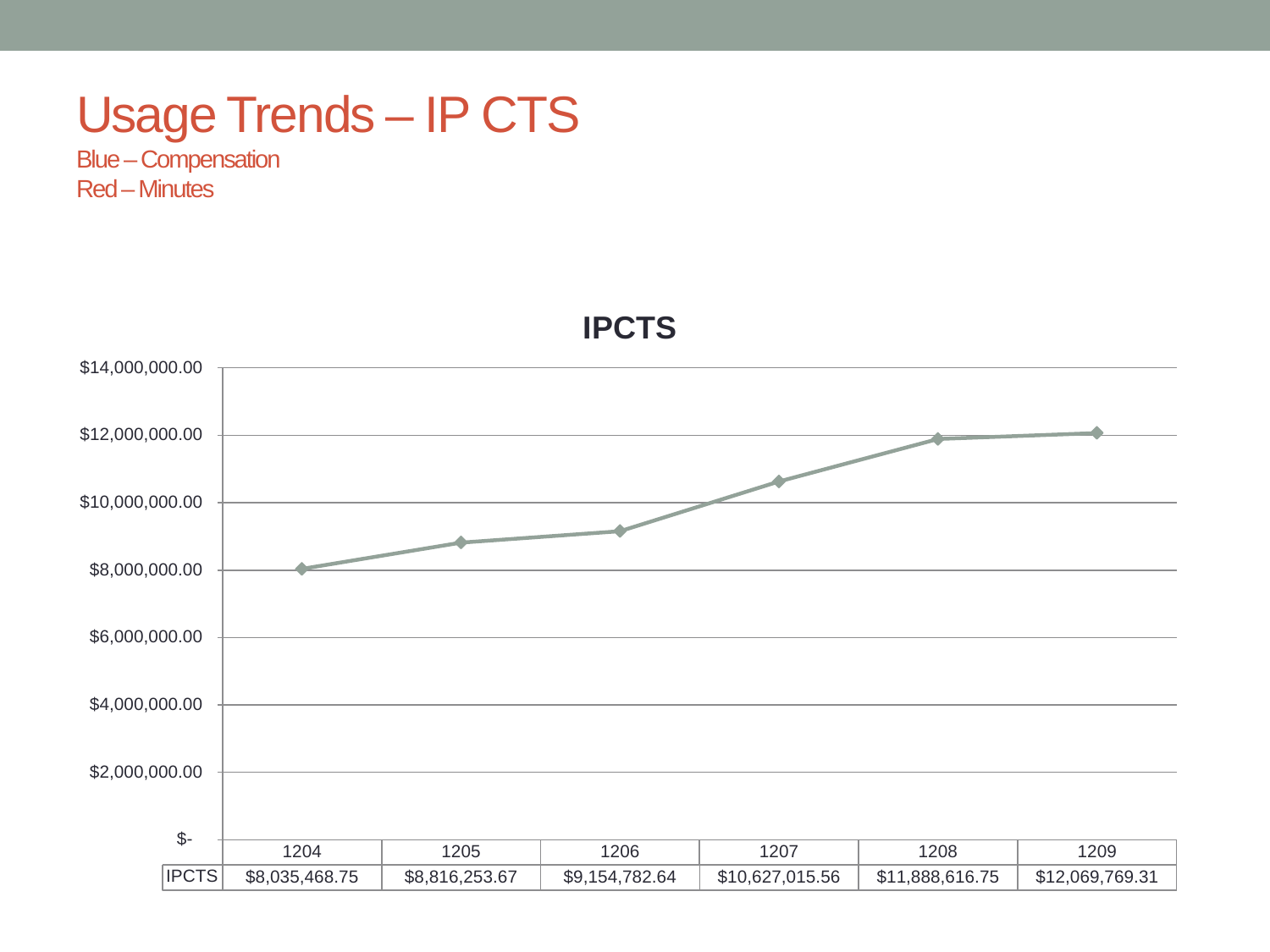#### Usage Trends – IP CTS

Blue –Compensation Red –Minutes



**IPCTS**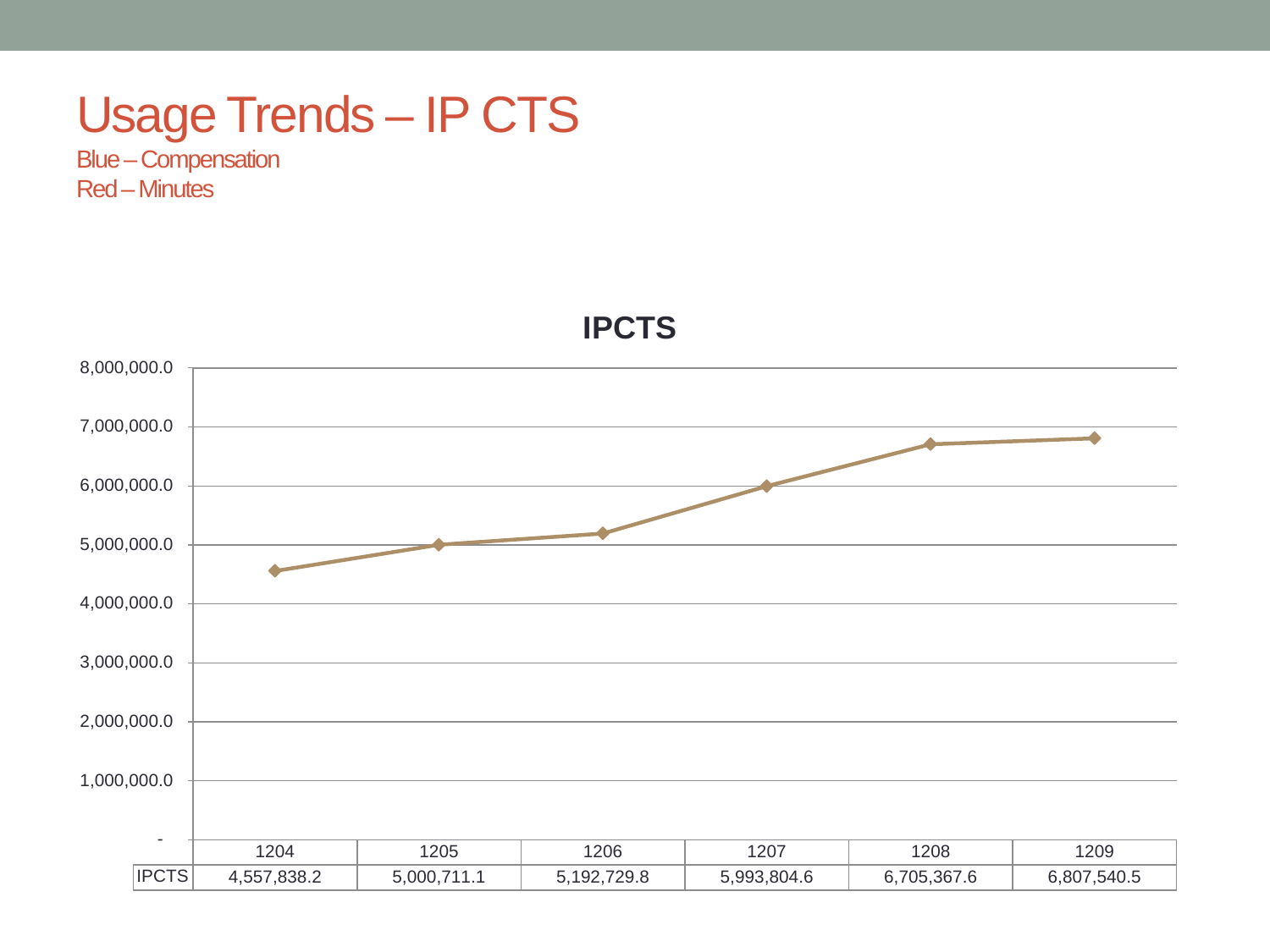#### Usage Trends – VRS

Blue –Compensation Red –Minutes



**VRS**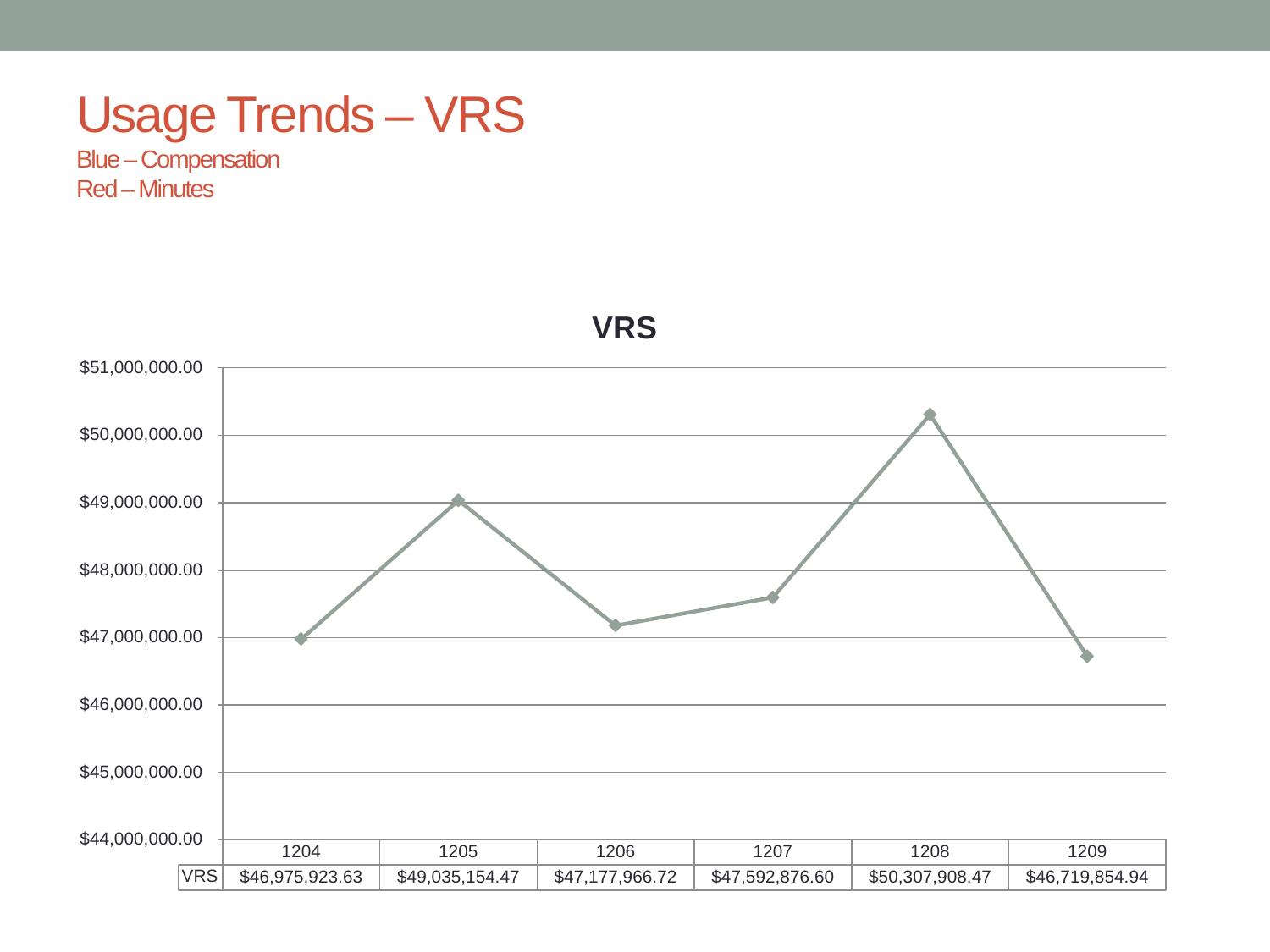#### Usage Trends – VRS

Blue –Compensation Red –Minutes



**VRS**